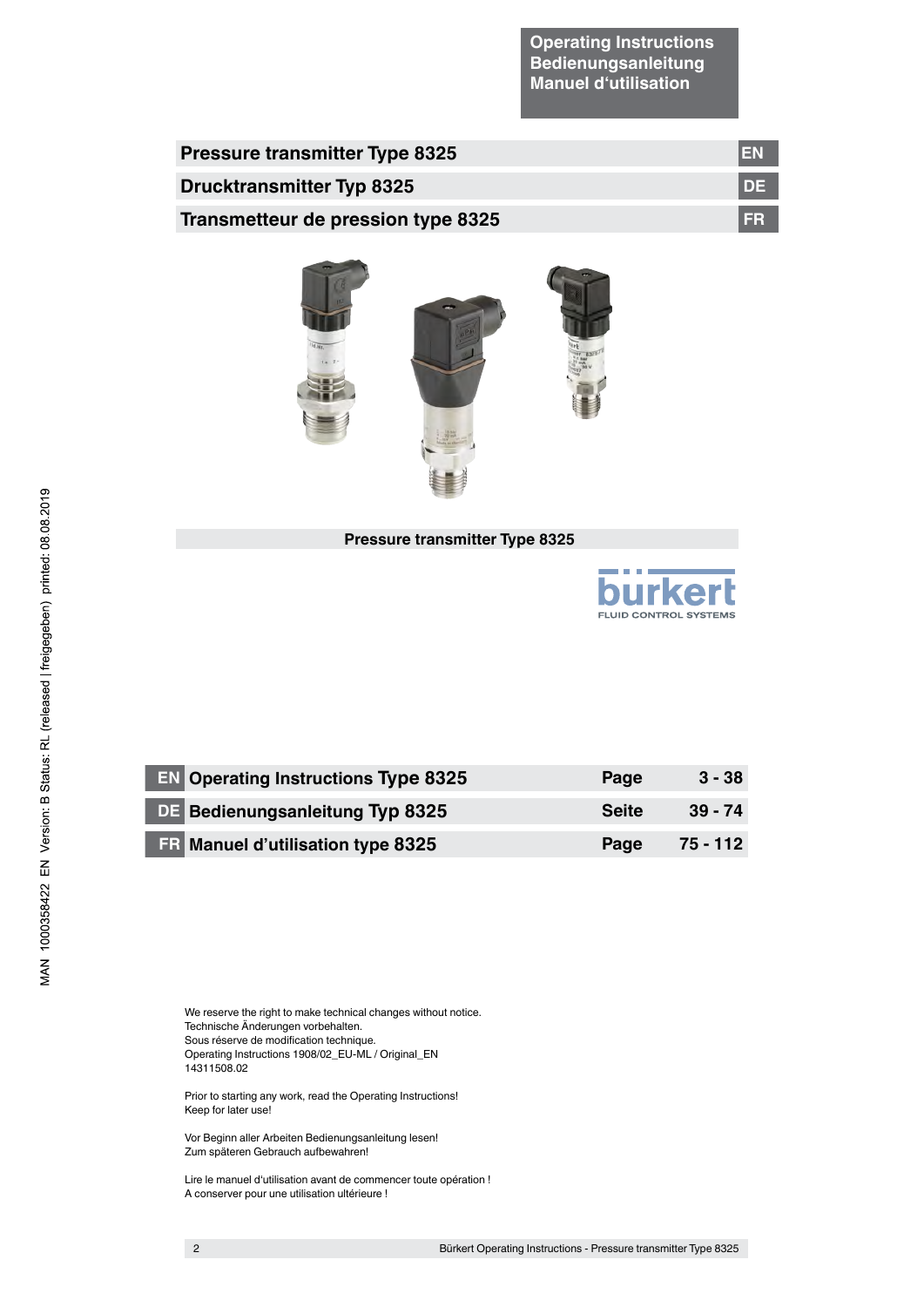# **Contents**

| 1. | <b>General information</b>                                  | 5              | ΞN |
|----|-------------------------------------------------------------|----------------|----|
| 2. | <b>Safety</b>                                               | $\overline{7}$ |    |
| 3. | Labelling / safety marks                                    | 9              |    |
| 4. | Specifications of the transmitter 8325-S, $\geq$ 0,4 bar    | 10             |    |
| 5. | Specifications of the transmitter 8325-F, flush diaphragm   | 16             |    |
| 6. | Specifications of the transmitter 8325-L, < 0,4 bar         | 21             |    |
| 7. | <b>Design and function</b>                                  | 24             |    |
| 8. | Transport, packaging and storage                            | 24             |    |
| 9. | <b>Commissioning, operation</b>                             | 26             |    |
|    | 10. Zero point adjustment and span                          | 32             |    |
|    | 11. Maintenance and cleaning                                | 34             |    |
|    | 12. Faults                                                  | 35             |    |
|    | 13. Dismounting, return and disposal                        | 37             |    |
|    | 14. Accessories for the transmitter 8325-F, flush diaphragm | 38             |    |

Bürkert Operating Instructions - Pressure transmitter Type 8325

**15. Declaration of conformity 38**

3

**EN**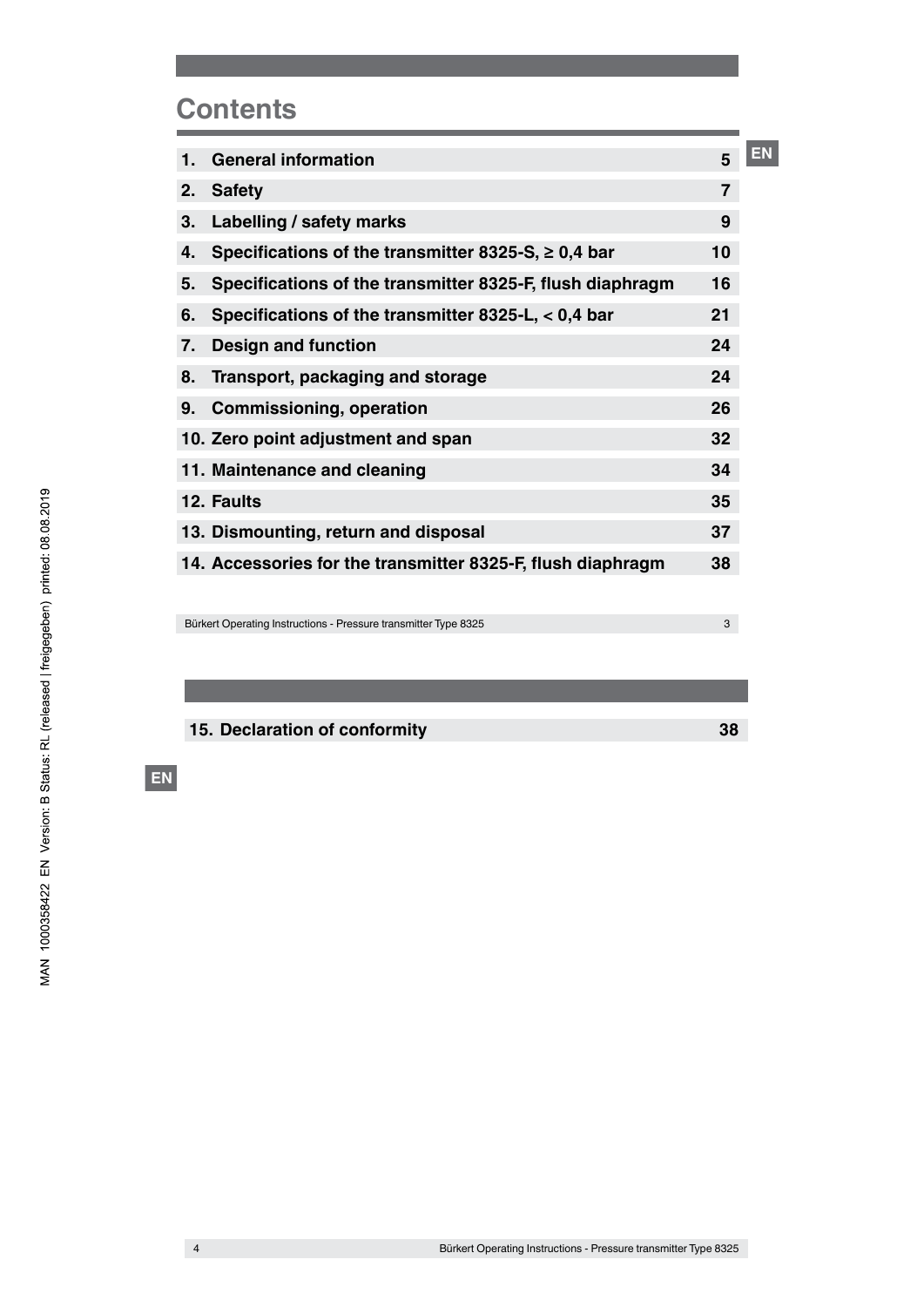#### 1. General information

■ The transmitter described in the Operating Instructions has been designed and manufactured using state-of-the-art technology.

All components are subject to stringent quality and environmental criteria during production.

- These Operating Instructions contain important information on handling the instrument. Working safely requires that all safety instructions and work instructions are observed.
- Observe the relevant local accident prevention regulations and general safety regulations for the instrument's range of use.
- The Operating Instructions are part of the product and must be kept in the immediate vicinity of the instrument and readily accessible to skilled personnel at any time.

Pass the Operating Instructions onto the next operator or owner of the instrument.

- Skilled personnel must have carefully read and understood the Operating Instructions prior to beginning any work.
- The manufacturer's liability is void in the event of any damage caused by using the product contrary to its intended use, non-compliance with these Operating Instructions, assignment of insufficiently qualified skilled personnel or unauthorised modifications to the instrument.
- The general terms and conditions contained in the sales documentation shall apply.
- Subject to technical modifications.
- Further information:
	- Contact your local Bürkert sales office.

The addresses of our international sales offices are available on the internet at: www.burkert.com

Bürkert Operating Instructions - Pressure transmitter Type 8325

5

# **1. General information**

#### **Explanation of symbols**



#### **WARNING!**

. indicates a potentially dangerous situation that can result in serious injury or death, if not avoided.



# **CAUTION!**

... indicates a potentially dangerous situation that can result in light injuries or damage to the equipment or the environment, if not avoided.



#### **Information**

. points out useful tips, recommendations and information for efficient and trouble-free operation.

# **WARNING!**

... indicates a potentially dangerous situation that can result in burns, caused by hot surfaces or liquids, if **not avoided.** 

#### **Abbreviations**

| 2-wire | The two connection lines are used for the voltage supply. |
|--------|-----------------------------------------------------------|
|        | The measurement signal also provides the supply current.  |
| 3-wire | Two connection lines are used for the power supply.       |
|        | One connection line is used for the measurement signal.   |
| U+     | Positive power supply terminal                            |
| . .    | .                                                         |

- U– Negative power supply terminal
- S+ Positive output terminal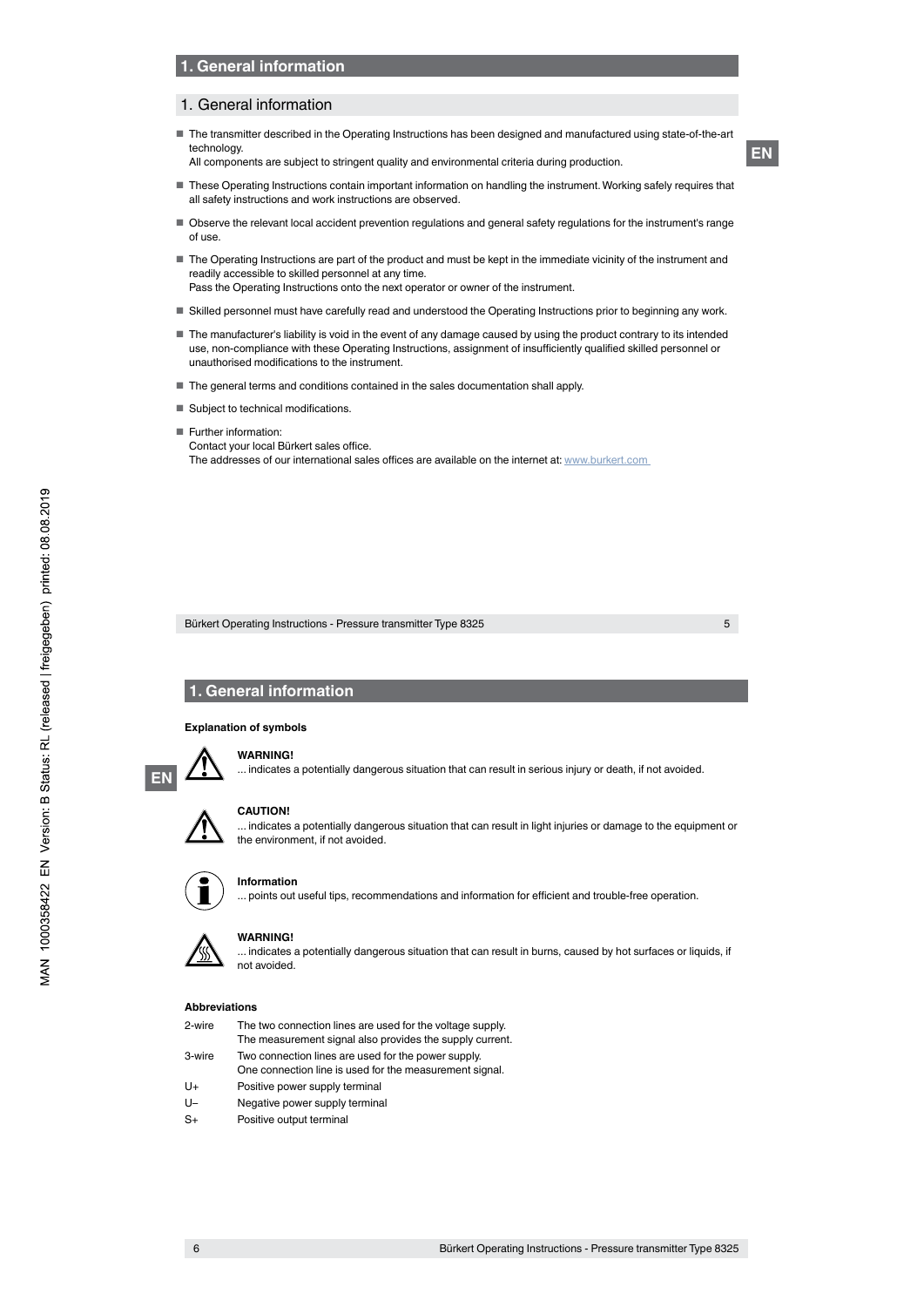# 2. Safety

# **WARNING!**

**EN** Before installation, commissioning and operation, ensure that the appropriate transmitter has been selected in terms of measuring range, design and specific measuring conditions. Non-observance can result in serious injury and/or damage to the equipment.



**WARNING!** ■ Open the connections only after the system has been depressurised.<br>■ Observe the working conditions in accordance with chapters 4,5 and

- Observe the working conditions in accordance with chapters  $4, 5$  and  $6$ .
- Always operate the transmitter within the overpressure limit.

**WARNING!**

- Risk of burn injury due to high fluid temperatures
- Do not touch with bare hands the parts of the device that are in contact with the fluid.
- Use safety gloves to handle the device.
- Before opening the pipe, stop the circulation of fluid and drain the pipe.
- Before opening the pipe, make sure the pipe is completely empty.



Further important safety instructions can be found in the individual chapters of these Operating Instructions.

#### **2.1 Intended use**

The transmitter is used to convert pressure into an electrical signal indoors and outdoors.

For applications with direct contact with foodstuffs, only use the transmitter 8325-F, flush diaphragm. Only use the transmitter in applications that lie within its technical performance limits (e.g. max. ambient temperature, material compatibility, ...).

The instrument has been designed and built solely for the intended use described here, and may only be used accordingly.

The technical specifications contained in these Operating Instructions must be observed. Improper handling or operation of the transmitter outside of its technical specifications requires the instrument to be taken out of service immediately and inspected by an authorised Bürkert service engineer.

The manufacturer shall not be liable for claims of any type based on operation contrary to the intended use.

Bürkert Operating Instructions - Pressure transmitter Type 8325

7

# **2. Safety**

#### **2.2 Personnel qualification**

 **WARNING!**



**Risk of injury should qualification be insufficient!** Improper handling can result in considerable injury and damage to equipment.

The activities described in these Operating Instructions may only be carried out by skilled personnel who have the qualifications described below.

#### **Skilled personnel**

Skilled personnel are understood to be personnel who, based on their technical training, knowledge of measurement and control technology and on their experience and knowledge of country-specific regulations, current standards and directives, are capable of carrying out the work described and independently recognising potential hazards.

Special operating conditions require further appropriate knowledge, e.g. of aggressive media.

# **2.3 Special hazards**



**WARNING!** For hazardous media such as oxygen, acetylene, flammable or toxic gases or liquids, and refrigeration plants, compressors, etc., in addition to all standard regulations, the appropriate existing codes or regulations must also be followed.



8

# **WARNING!**

Residual media in dismounted transmitters can result in a risk to persons, the environment and equipment. Take sufficient precautionary measures.

Do not use this instrument in safety or emergency stop devices. Incorrect use of the instrument can result in injury. Should a failure occur, aggressive media with extremely high temperature and under high pressure or vacuum may be present at the instrument.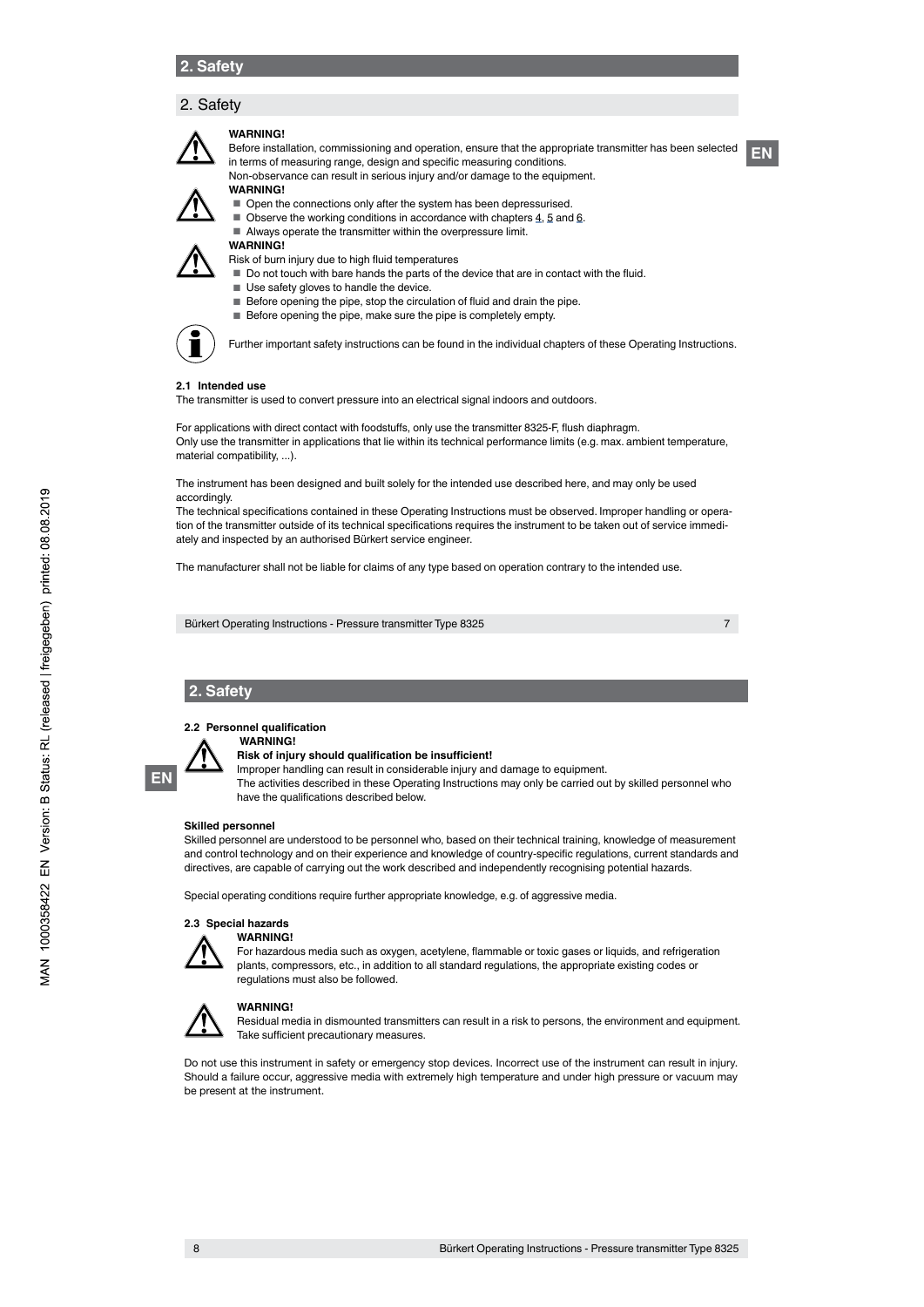# **3. Labelling / safety marks**

# 3. Labelling / safety marks

**Product label (example)** 



- ① P# product number <br>② S# serial number ⑥ Comply with t **2** S# serial number **COMP COMP COMP COMP COMP COMP COMP COMP COMP COMP COMP COMP COMP COMP COMP COMP COMP COMP COMP COMP COMP COMP COMP COMP COMP COMP COMP COMP COMP**
- 
- **3** Measuring range **C** Coded manufacturing date<br> **4** Output signal **C** Pin assignment <sup>®</sup> Pin assignment

If the serial number becomes illegible due to mechanical damage or overpainting, traceability will no longer be possible.



**EN**

Before mounting and commissioning the instrument, ensure you read the Operating Instructions!

Bürkert Operating Instructions - Pressure transmitter Type 8325

9

# **4. Specifications of the transmitter 8325-S, ≥ 0,4 bar**

# 4. Specifications of the transmitter 8325-S, ≥ 0,4 bar

| <b>Specifications</b>                    |                                                                                                                                                                                                                                                                                                                                                                                              |
|------------------------------------------|----------------------------------------------------------------------------------------------------------------------------------------------------------------------------------------------------------------------------------------------------------------------------------------------------------------------------------------------------------------------------------------------|
| Measuring range                          | See product label or test report                                                                                                                                                                                                                                                                                                                                                             |
| Vacuum tightness                         | Yes                                                                                                                                                                                                                                                                                                                                                                                          |
| Reference conditions                     | Per IEC 61298-1                                                                                                                                                                                                                                                                                                                                                                              |
| ■ Atmospheric pressure                   | 15  25 °C (59  77 °F)                                                                                                                                                                                                                                                                                                                                                                        |
| Atmospheric pressure<br>ш                | 860  1,060 mbar (12.5  15.4 psi)                                                                                                                                                                                                                                                                                                                                                             |
| Humidity                                 | 4575% r.h.                                                                                                                                                                                                                                                                                                                                                                                   |
| Power supply                             | 24 V DC, 5 V DC with ratiometric output                                                                                                                                                                                                                                                                                                                                                      |
| Mounting position                        | Calibrated in vertical mounting position with pressure connection facing downwards.                                                                                                                                                                                                                                                                                                          |
| Settling time                            | $\leq$ 3 ms                                                                                                                                                                                                                                                                                                                                                                                  |
| Output signal                            | See product label or test report                                                                                                                                                                                                                                                                                                                                                             |
| Permissible load in $\Omega$             |                                                                                                                                                                                                                                                                                                                                                                                              |
| Current output                           | $\le$ (power supply - 7.5 V) / 0.023 A                                                                                                                                                                                                                                                                                                                                                       |
| With optional settling time of 1 ms<br>ш | ≤ (power supply - 11.5 V) / 0.023 A                                                                                                                                                                                                                                                                                                                                                          |
| Voltage output                           | > maximum output voltage / 1 mA                                                                                                                                                                                                                                                                                                                                                              |
| Ratiometric output                       | >4.5k                                                                                                                                                                                                                                                                                                                                                                                        |
| Switch-on time                           | $150 \text{ ms}$                                                                                                                                                                                                                                                                                                                                                                             |
| Switch-on drift                          | 5 s (60 s with optional zero point adjustment 0.1 %)                                                                                                                                                                                                                                                                                                                                         |
| Voltage supply                           | See product label or test report                                                                                                                                                                                                                                                                                                                                                             |
| <b>Dissipation loss</b>                  |                                                                                                                                                                                                                                                                                                                                                                                              |
| Current output                           | 828 mW (22 mW/K derating of the dissipation loss with ambient temperatures $\geq 100^{\circ}$ C<br>(212 °F))                                                                                                                                                                                                                                                                                 |
| Voltage output                           | 432 mW                                                                                                                                                                                                                                                                                                                                                                                       |
| Current supply                           | External circuits connected to the electrical outputs of the transmitter must be energy-limited<br>electrical circuits in accordance with section 9.4 of UL/EN/IEC 61010-1, or an LPS to UL/EN/<br>IEC 60950-1, or class 2 in accordance with UL1310/UL1585 (NEC or CEC). External circuits<br>must be suitable for operation above 2,000 m should the transmitter be used at this altitude. |
| Current output<br>■                      | Current signal, max. 25 mA                                                                                                                                                                                                                                                                                                                                                                   |
| Voltage output                           | Max. 12 mA                                                                                                                                                                                                                                                                                                                                                                                   |
| Non-linearity (per IEC 61298-2)          | See test report                                                                                                                                                                                                                                                                                                                                                                              |
|                                          |                                                                                                                                                                                                                                                                                                                                                                                              |

Relationship to the mounting position For measuring ranges < 1 bar (15 psi), an additional zero offset of up to 0.15 % applies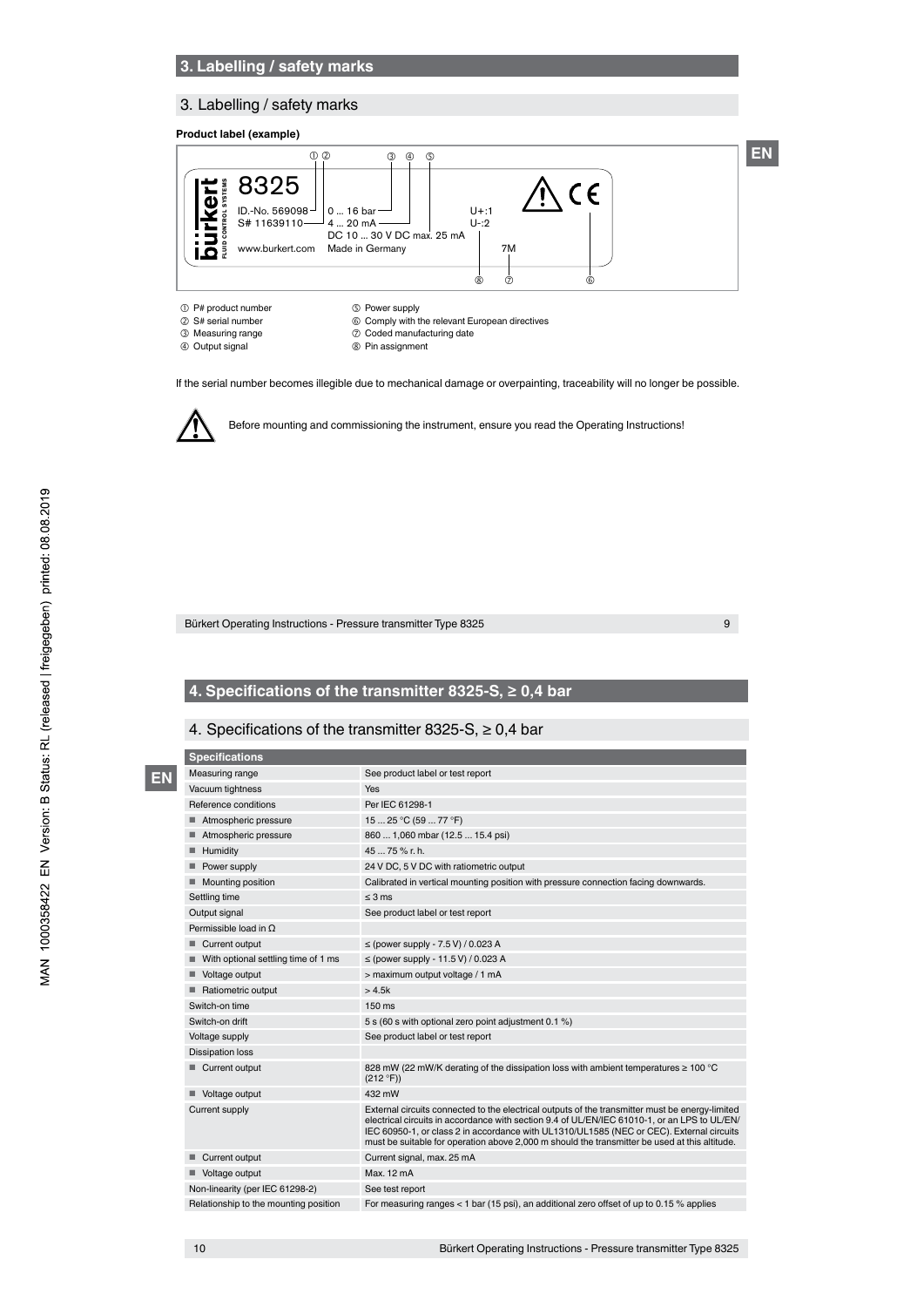# **4. Specifications of the transmitter 8325-S, ≥ 0,4 bar**

| <b>Specifications</b>                               |                                                                                                                                                                                                                                                                                                                   |
|-----------------------------------------------------|-------------------------------------------------------------------------------------------------------------------------------------------------------------------------------------------------------------------------------------------------------------------------------------------------------------------|
| Non-repeatability                                   | $\leq \pm 0.1$ % of span                                                                                                                                                                                                                                                                                          |
| Temperature hysteresis                              | 0.1 % of span at > 80 °C (176 °F)                                                                                                                                                                                                                                                                                 |
| Long-term drift (per IEC 61298-2)                   | $\leq \pm 0.1$ % of span<br>$\leq \pm 0.2$ % of span (with special measuring ranges and measuring ranges < 1 bar (15 psi))                                                                                                                                                                                        |
| Temperature error                                   | For calibration temperature 15  25 °C (59  77 °F)<br>$-20+80$ °C: $\leq 1$ % of span<br>$-30+100$ °C: $\leq 1.5$ % of span<br>For measuring ranges < 1 bar (15 psi), special measuring ranges and instruments with an<br>increased overpressure limit the respective temperature error increases by 0.5 % of span |
| Derating for cooling elements                       |                                                                                                                                                                                                                                                                                                                   |
| Max. permissible ambient tempera-<br>ш<br>ture      | $T_{amb}$ ( $T_{med}$ < 125 °C) = 125 °C<br>$T_{amb}$ ( $T_{med}$ ≥ 125 °C) = -0.62 x $T_{med}$ + 202 °C                                                                                                                                                                                                          |
| Max. permissible medium tempera-<br>ture            | $T_{\text{med}}$ ( $T_{\text{amb}}$ < 80 °C) = 200 °C<br>$T_{\text{med}}$ ( $T_{\text{amb}} \ge 80 \text{ °C}$ ) = -1.61 x $T_{\text{amb}}$ + 326 °C                                                                                                                                                              |
|                                                     | $T_{amb}$ = Ambient temperature $[°C]$<br>$T_{med}$ = Medium temperature $[^{\circ}C]$                                                                                                                                                                                                                            |
| Storage and transport conditions                    |                                                                                                                                                                                                                                                                                                                   |
| Permissible temperature range<br>ш                  | $-40+70$ °C ( $-40+158$ °F)                                                                                                                                                                                                                                                                                       |
| Maximum humidity (per IEC 68-2-78)<br>■             | 67 % r. h. at 40 °C (104 °F) (in accordance with 4K4H per EN 60721-3-4)                                                                                                                                                                                                                                           |
| Climate class                                       | For indoor and outdoor use. Protect the instrument from direct sunlight.                                                                                                                                                                                                                                          |
| Storage<br>ш                                        | 1K3 (per EN 60721-3-1)                                                                                                                                                                                                                                                                                            |
| Transport                                           | 2K3 (per EN 60721-3-2)                                                                                                                                                                                                                                                                                            |
| Operation                                           | 4K4H (per EN 60721-3-4, without condensation or icing)                                                                                                                                                                                                                                                            |
| Vibration resistance (per IEC 68-2-6)               | 20 g, 10  2,000 Hz (40 g, 10  2,000 Hz for circular connector M12 x 1, metallic)<br>For instruments with cooling elements a limited vibration resistance of 10 g, 10  2,000 Hz,<br>applies.                                                                                                                       |
| Continuous vibration resistance (per<br>IEC 68-2-6) | 10q                                                                                                                                                                                                                                                                                                               |
| Shock resistance (per IEC 68-2-27)                  | 100 g, 6 ms (500 g, 1 ms for heavy-duty connector)                                                                                                                                                                                                                                                                |
| Service life                                        | 100 million load cycles (10 million load cycles for measuring ranges > 600 bar/7,500 psi)                                                                                                                                                                                                                         |
| Free-fall test (following IEC 60721-3-2)            |                                                                                                                                                                                                                                                                                                                   |
| Individual packaging                                | 1.5 m (5 ft)                                                                                                                                                                                                                                                                                                      |
| Multiple packaging<br>■                             | $0.5$ m $(1.6$ ft)                                                                                                                                                                                                                                                                                                |
| PE bag                                              | $0.5$ m $(1.6$ ft)                                                                                                                                                                                                                                                                                                |

Bürkert Operating Instructions - Pressure transmitter Type 8325

11

# **4. Specifications of the transmitter 8325-S, ≥ 0,4 bar**

**EN**

**Specification** 

| <u>opcomodiono</u>                                   |                                                                                                                                                                    |
|------------------------------------------------------|--------------------------------------------------------------------------------------------------------------------------------------------------------------------|
| Electrical protective measures                       | The electrical protective measures are not valid for ratiometric output signals.                                                                                   |
| Short-circuit resistance<br>ш                        | $S + vs. U -$                                                                                                                                                      |
| Reverse polarity protection<br>■                     | $U+vs. U-$                                                                                                                                                         |
| Resistance to overvoltage<br>ш                       | <b>40 V DC</b>                                                                                                                                                     |
| Insulation voltage<br>■                              | 750 V DC                                                                                                                                                           |
| Materials of wetted parts                            |                                                                                                                                                                    |
| Relative measuring ranges<br>ш                       | Measuring ranges ≤ 10 bar (150 psi): 316L<br>Measuring ranges > 10 bar (150 psi): 316L + 13-8 PH                                                                   |
| Absolute measuring ranges<br>٠                       | Measuring ranges ≤ 1,000 bar (10,000 psi): ASTM 630 and 13-8 PH<br>Measuring ranges > 1,000 bar (10,000 psi): 316L + 13-8 PH                                       |
| Materials of non-wetted parts                        |                                                                                                                                                                    |
| ■ Case                                               | 316 Ti                                                                                                                                                             |
| Zero point adjustment ring<br>■                      | PBT/PET GF30                                                                                                                                                       |
| Angular connector DIN 175301-803 A<br>■              | PBT/PET GF30                                                                                                                                                       |
| Angular connector DIN 175301-803 C<br>ш              | PBT/PET GF30                                                                                                                                                       |
| Circular connector M12 x 1 (4-pin)<br>٠              | PBT/PET GF30                                                                                                                                                       |
| Circular connector M12 x 1 (4-pin,<br>■<br>metallic) | 316L                                                                                                                                                               |
| Field case<br>٠                                      | 316L, 316Ti                                                                                                                                                        |
| Heavy-duty connector<br>■                            | 316L                                                                                                                                                               |
| Cable outlet IP 67                                   | PA66, PBT/PET GF30                                                                                                                                                 |
| Cable outlet 1/2 NPT conduit<br>■                    | 316L                                                                                                                                                               |
| Cable outlet IP 68<br>п                              | 316L                                                                                                                                                               |
| Cable outlet IP 68, FEP<br>■                         | 316L                                                                                                                                                               |
| Cable outlet IP 6K9K                                 | 316L                                                                                                                                                               |
| CE conformity                                        | Pressure equipment directive<br>RoHS directive<br>٠<br>EMC directive, EN 61326 emission (group 1, class B) and interference immunity (indus-<br>trial application) |
| EM field<br>▬                                        | 30 V/m (80  1,000 Mhz)                                                                                                                                             |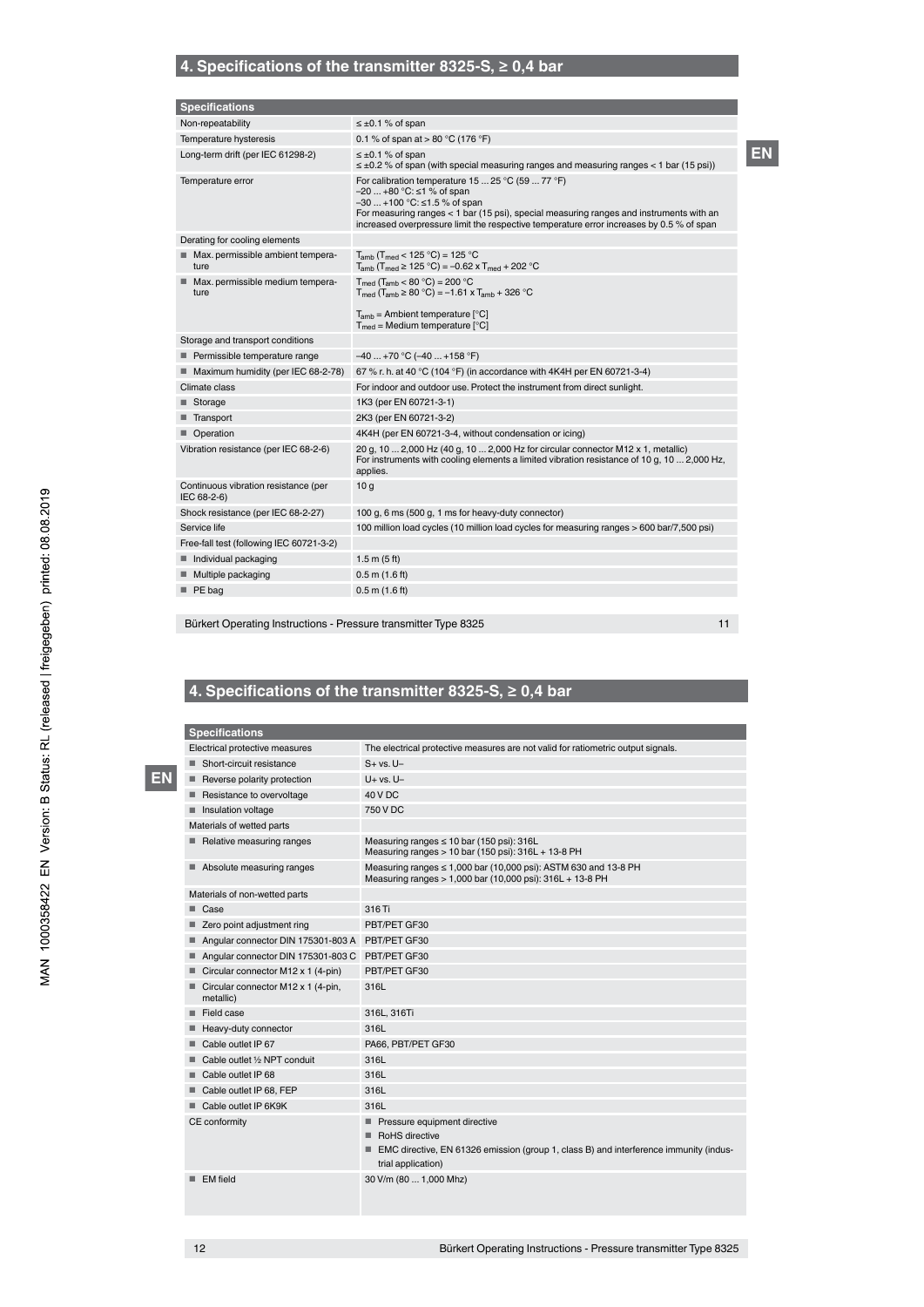# **4. Specifications of the transmitter 8325-S, ≥ 0,4 bar**

# **Specifications**

| Approvals         | See product label                                                                                      |
|-------------------|--------------------------------------------------------------------------------------------------------|
| <b>Dimensions</b> | Spanner width: 24 mm<br>Diameter: 26.7 mm<br>Length: 53  105 mm, with cooling element additional 73 mm |
| Weiaht            | Approx. 150 q (0.331 lbs), with cooling element approx. 350 q (0.794 lbs)                              |
|                   |                                                                                                        |

**EN**

#### **Electrical connections**

| <b>Electrical connection</b>                           | <b>Ingress</b><br>protection $2$ ) | Wire cross-<br>section                  | Cable $\varnothing$      | Cable<br>material | <b>Permissible temperature</b> |  |
|--------------------------------------------------------|------------------------------------|-----------------------------------------|--------------------------|-------------------|--------------------------------|--|
| Angular connector DIN EN 175301-803 A                  |                                    |                                         |                          |                   |                                |  |
| with mating connector                                  | <b>IP65</b>                        | max. $1.5$ mm <sup>2</sup>              | $68$ mm                  | L.                | $-30+100$ °C<br>(-22  +212 °F) |  |
| with mating connector (conduit)                        | IP65                               | max. $1.5 \text{ mm}^2$                 |                          |                   | $-30+100 °C$<br>(-22  +212 °F) |  |
| with mating connector with<br>moulded cable            | <b>IP65</b>                        | $3 \times 0.75$ mm <sup>2</sup>         | 6 mm                     | <b>PUR</b>        | $-30+100$ °C<br>(-22  +212 °F  |  |
| with mating connector with<br>moulded cable, shielded  | IP65                               | $6 \times 0.5$ mm <sup>2</sup>          | 6.8 mm                   | <b>PUR</b>        | $-25+85$ °C<br>$(-4  +185 °F)$ |  |
| Angular connector DIN EN 175301-803 C                  |                                    |                                         |                          |                   |                                |  |
| with mating connector                                  | IP <sub>65</sub>                   | $max. 0.75$ mm <sup>2</sup> 4.5  6 mm - |                          |                   | $-30+100$ °C ( $-22+212$ °F)   |  |
| with mating connector with<br>moulded cable            | <b>IP65</b>                        | $4 \times 0.5$ mm <sup>2</sup>          | $6.2 \text{ mm}$         | <b>PUR</b>        | $-25+85$ °C<br>(-4  +185 °F)   |  |
| Circular connector M12 x 1 (4-pin)                     |                                    |                                         |                          |                   |                                |  |
| without mating connector                               | IP67                               |                                         | $\overline{\phantom{a}}$ |                   | $-30+100 °C$<br>(-22  +212 °F) |  |
| with mating connector, straight,<br>with moulded cable | <b>IP67</b>                        | $3 \times 0.34$ mm <sup>2</sup>         | $4.3 \text{ mm}$         | <b>PUR</b>        | $-25+80 °C$<br>(–4 … +176 °F)  |  |

Bürkert Operating Instructions - Pressure transmitter Type 8325

13

# **4. Specifications of the transmitter 8325-S, ≥ 0,4 bar**

|            | <b>Electrical connection</b>                                     | <b>Ingress</b><br>protection $2$ ) | l Wire cross- I Cable ∅ I Cable ˈ<br>section |                  | <b>I</b> material | Permissible temperature        |
|------------|------------------------------------------------------------------|------------------------------------|----------------------------------------------|------------------|-------------------|--------------------------------|
| <b>LEN</b> | with mating connector, straight,<br>with moulded cable, shielded | <b>IP67</b>                        | $3 \times 0.34$ mm <sup>2</sup>              | $4.3 \text{ mm}$ | <b>PUR</b>        | $-25+80 °C$<br>$(-4  +176 °F)$ |
|            | with mating connector, angled,<br>with moulded cable             | <b>IP67</b>                        | $3 \times 0.34$ mm <sup>2</sup>              | $5.5 \text{ mm}$ | <b>PUR</b>        | $-25+80 °C$<br>$(-4  +176 °F)$ |

2) Only applies when plugged in using a suitable mating connector that has the appropriate ingress protection

| <b>Electrical connection</b>                                          | <b>Ingress</b><br>protection <sup>2)</sup> | Wire cross-<br>section          | Cable Ø          | Cable<br>material | Permissible temperature          |
|-----------------------------------------------------------------------|--------------------------------------------|---------------------------------|------------------|-------------------|----------------------------------|
| Circular connector M12 x 1 (4-pin, metallic)                          |                                            |                                 |                  |                   |                                  |
| without mating connector                                              | <b>IP67</b>                                |                                 |                  |                   | $-40+125$ °C<br>$(-40  +257 °F)$ |
| with mating connector, straight, with IP67<br>moulded cable           |                                            | $3 \times 0.34$ mm <sup>2</sup> | $4.3 \text{ mm}$ | <b>PUR</b>        | $-25+80 °C$<br>$(-4  +176 °F)$   |
| with mating connector, straight, with IP67<br>moulded cable, shielded |                                            | $3 \times 0.34$ mm <sup>2</sup> | $4.3 \text{ mm}$ | <b>PUR</b>        | $-25+80 °C$<br>$(-4  +176 °F)$   |
| with mating connector, angled, with IP67<br>moulded cable             |                                            | $3 \times 0.34$ mm <sup>2</sup> | $5.5 \text{ mm}$ | <b>PUR</b>        | $-25+80 °C$<br>$(-4  +176 °F)$   |
| <b>Field case</b>                                                     |                                            |                                 |                  |                   |                                  |
|                                                                       | IP6K9K                                     |                                 |                  |                   | $-25+100 °C$<br>$(-4  +212 °F)$  |
| Cable outlet                                                          |                                            |                                 |                  |                   |                                  |
| Cable outlet IP 67                                                    | <b>IP67</b>                                | $3 \times 0.34$ mm <sup>2</sup> | $5.5 \text{ mm}$ | <b>PUR</b>        | $-30+100$ °C<br>$(-22  +212 °F)$ |
| Cable outlet 1/2 NPT conduit                                          | <b>IP67</b>                                | 6 x 0.35 mm <sup>2</sup>        | $6.1 \text{ mm}$ | <b>PUR</b>        | $-30+100$ °C<br>(-22  +212 °F)   |
| Cable outlet IP 68                                                    | <b>IP68</b>                                | $6 \times 0.35$ mm <sup>2</sup> | $6.1 \text{ mm}$ | <b>PUR</b>        | $-30+125$ °C<br>(-22  +257 °F)   |
| Cable outlet IP 68, FEP                                               | <b>IP68</b>                                | $6 \times 0.39$ mm <sup>2</sup> | 5.8 mm           | <b>FEP</b>        | $-40+125$ °C<br>$(-40  +257 °F)$ |
| Cable outlet IP 6K9K                                                  | IP6K9K                                     | 6 x 0.35 mm <sup>2</sup>        | $6.1 \text{ mm}$ | <b>PUR</b>        | $-30+125$ °C<br>(-22  +257 °F)   |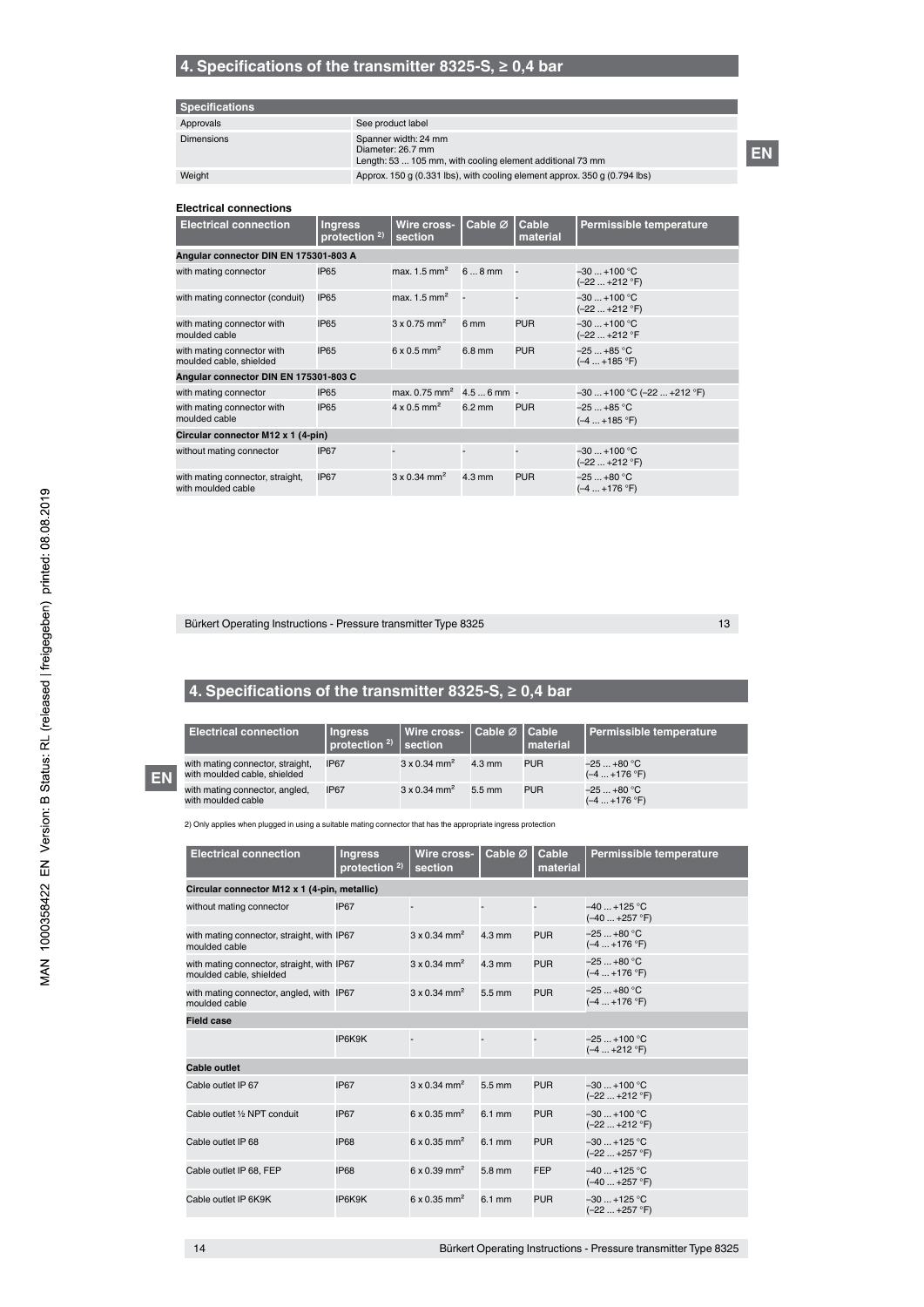# **4. Specifications of the transmitter 8325-S, ≥ 0,4 bar**

| <b>Electrical connection</b>     | <b>Ingress</b><br>protection $2)$ section |                                 |                  | material   | Wire cross-   Cable ∅   Cable   Permissible temperature |  |
|----------------------------------|-------------------------------------------|---------------------------------|------------------|------------|---------------------------------------------------------|--|
| <b>Heavy-duty connector</b>      |                                           |                                 |                  |            |                                                         |  |
| with mating connector with cable | <b>IP68</b>                               | $6 \times 0.14$ mm <sup>2</sup> | $6.5 \text{ mm}$ | <b>PUR</b> | $-40+125$ °C<br>$(-40+257 °F)$                          |  |

2) Only applies when plugged in using a suitable mating connector that has the appropriate ingress protection

For further specifications, please refer to the technical datasheet, available at www.burkert.com, or contact your local Bürkert sales office.

Bürkert Operating Instructions - Pressure transmitter Type 8325

15

# **5. Specifications of the transmitter 8325-F, flush diaphragm**

# 5. Specifications of the transmitter 8325-F, flush diaphragm

**5.1 Measuring range**

See product label

**5.2 Vacuum tightness** 

Yes

**EN**

#### **5.3 Output signals**

| <b>Signal type</b> | <b>Signal</b>          |
|--------------------|------------------------|
| Current (2-wire)   | $420$ mA               |
| Current (3-wire)   | $020$ mA               |
| Voltage (3-wire)   | $010$ V DC<br>$05$ VDC |

Depending on the signal type the following loads apply:

| <b>Signal type</b> | Load in $\Omega$                     |
|--------------------|--------------------------------------|
| Current (2-wire)   | $\le$ (power supply - 10 V) / 0.02 A |
| Current (3-wire)   | $\leq$ (power supply - 3 V) / 0.02 A |
| Voltage (3-wire)   | > maximum output signal / 1 mA       |

#### **5.4 Voltage supply**

#### **Power supply**

The permissible power supply depends on the corresponding output signal.

| Power supply |
|--------------|
| 10 30 V DC   |
| 10 30 V DC   |
| 14  30 V DC  |
| 1030 V DC    |
|              |

**5.5 Reference conditions (per IEC 61298-1)**

Temperature: 15 ... 25 °C (59 ... 77 °F) Atmospheric pressure: 860 ... 1,060 mbar (12.5 ... 15.4 psi)

16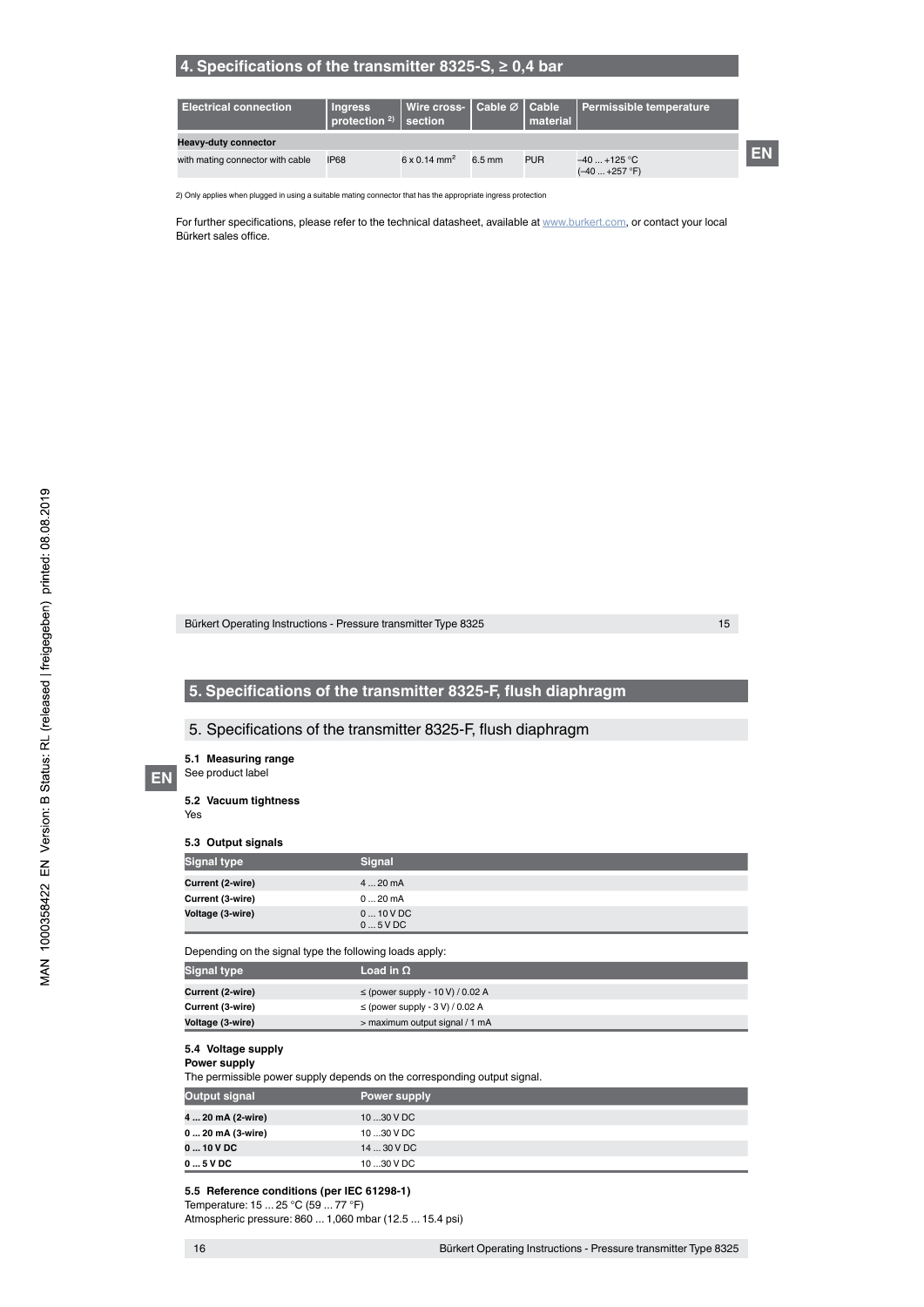#### **5. Specifications of the transmitter 8325-F, flush diaphragm**

#### Humidity: 45 ... 75 % r. h. Power supply: 24 V DC Mounting position: calibrated in vertical mounting position with process connection facing downwards.

#### **5.6 Accuracy**

#### **Accuracy at room temperature**

- Standard:  $≤ ±0.5 %$  of span
- Option:  $≤ ±0.25 %$  of span<sup>1)</sup>

1) Only for measuring ranges ≥ 0.25 bar

Including non-linearity, hysteresis, zero offset and end value deviation (corresponds to measured error per IEC 61298-2). Calibrated in vertical mounting position with process connection facing downwards.

#### **Non-linearity (per IEC 61298-2)** ≤ ±0.2 % of span BFSL

#### **Non-repeatability**

≤ ±0.1 % of span

#### **Temperature error in rated temperature range** Nominal temperatur: 0 ... 80 °C

Mean temperature coefficient of zero point ■  $\leq$  0.2 % of span/10 K  $\blacksquare$  < 0.4 % of span/10 K<sup>1)</sup><br>1) Applies to measuring ranges  $\leq 0.2$ 1) Applies to measuring ranges ≤ 0,25 bar

Mean temperature coefficient of span  $\blacksquare$   $\leq$  0.2 % of span/10 K

#### **Settling time** ≤ 2 ms

**Long-term drift** ≤ ±0.2 % of span/year

Bürkert Operating Instructions - Pressure transmitter Type 8325

17

# **5. Specifications of the transmitter 8325-F, flush diaphragm**

#### **Adjustment of zero point and span 1)**

Adjustment is made using potentiometers inside the instrument. Zero point  $\pm$  5 % Span ± 5 % 1) Adjustment not possible for cable outlet with ingress protection IP68

# **EN**

#### **5.7 Operating conditions Ingress protection (per IEC 60529)**

The ingress protection depends on the type of electrical connection.

| <b>Electrical connection</b>       | Ingress protection |
|------------------------------------|--------------------|
| Angular connector DIN 175301-803 A | IP 65              |
| Circular connector M12 x 1 (4-pin) | IP 67              |
| <b>Cable outlet</b>                |                    |
| ■ Standard                         | IP 67              |
| Option                             | $IP 68^{1}$        |

1) Adjustability of zero point and span not possible

The stated ingress protection only applies when plugged in using mating connectors that have the appropriate ingress protection.

#### **Vibration resistance**

- Process connections without cooling element
- 20 g (IEC 60068-2-6, under resonance)
- Process connections with cooling element 10 g (IEC 60068-2-6, under resonance)

#### **Shock resistance**

18

- Process connections without cooling element
- 1,000 g (IEC 60068-2-27, mechanical)
- Process connections with cooling element 400 g (IEC 60068-2-27, mechanical)

**EN**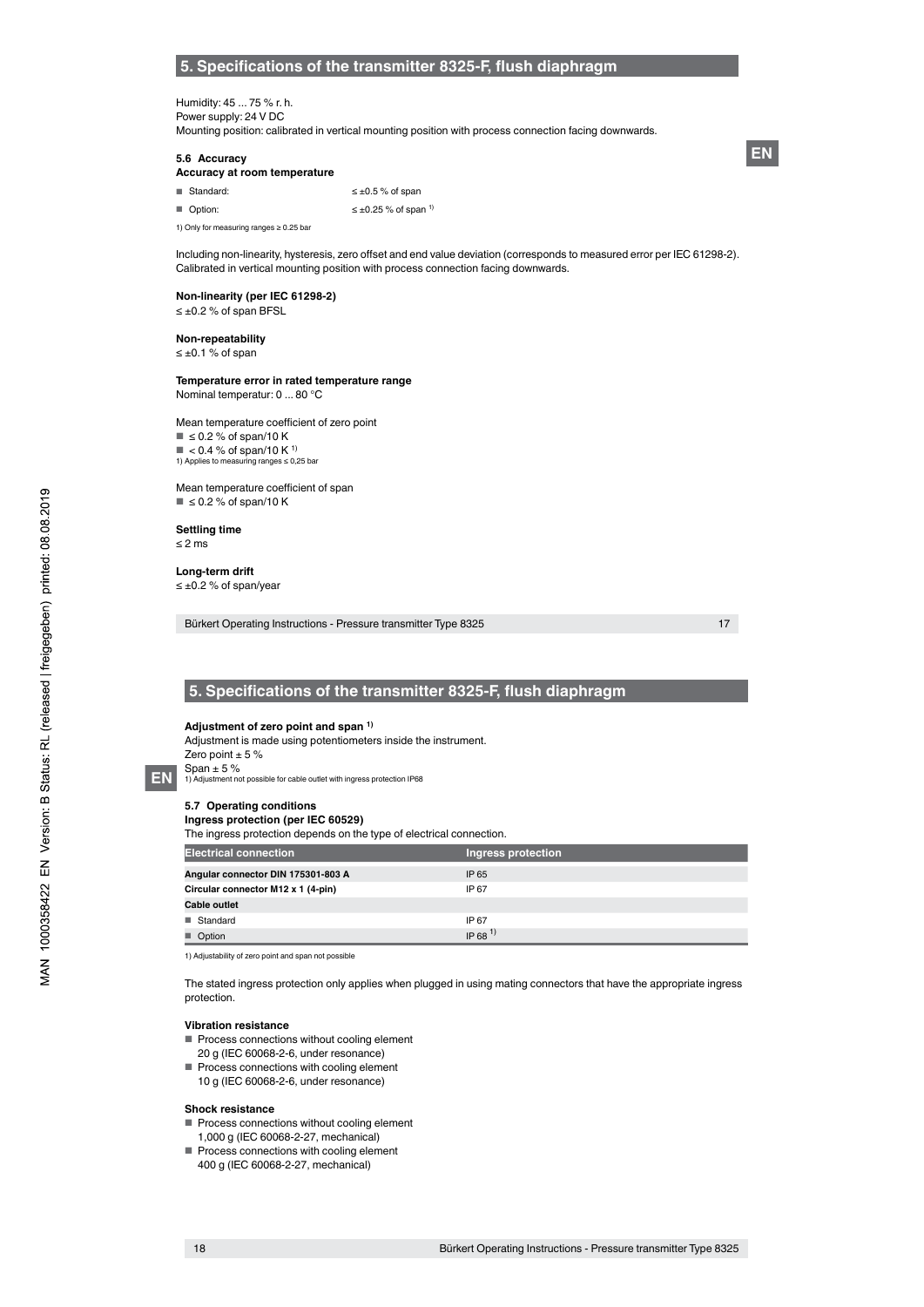#### **Permissible temperature ranges**

|                | Process connections without cooling element |                 | Process connections with cooling element |    |
|----------------|---------------------------------------------|-----------------|------------------------------------------|----|
| <b>Ambient</b> | $-20+80 °C$                                 | <b>Ambient</b>  | $-20+80 °C$                              |    |
| Storage        | $-40+100 °C$                                | Storage         | $-40+100 °C$                             | EN |
| Medium $1$ )   |                                             | Medium $(1)$ 2) | $-20+150$ °C                             |    |
| ■ Standard     | $-30+100 °C$                                |                 |                                          |    |
| ■ Option       | $-30$ +125 °C                               |                 |                                          |    |

# 1) For measuring ranges 0 ... 400 and 0 ... 600 bar, the medium temperature is limited to –30 ... +70 °C.<br>2) In vertical mounting position the measuring point must be insulated in order to avoid influences of heat radiatio

# **5.8 Electrical protective measures**

**Short-circuit resistance**

 $S_+$  vs.  $U_-$ 

### **Reverse polarity protection**

 $U_+$  vs.  $U_-$ 

#### **Overvoltage protection**

36 V DC

#### **Insulation voltage**

500 V DC with NEC class 02 voltage supply (low voltage and low current max. 100 VA even under fault conditions).

#### **5.9 Process connections**

| <b>Process connection</b> | Available measuring ranges |
|---------------------------|----------------------------|
| G ½ B flush               | $02.5$ to $0600$ bar       |
| G 1 B flush               | $00.1$ to $01.6$ bar       |
| Hygienic G 1 B flush      | $00.1$ to $025$ bar        |

Bürkert Operating Instructions - Pressure transmitter Type 8325

19

# **5. Specifications of the transmitter 8325-F, flush diaphragm**

#### **5.10 Materials**

**Wetted parts**

**EN**

■ Stainless steel ■ For sealing materials see table

| <b>Process connection</b> | <b>Standard</b> | <b>Option</b>                         |
|---------------------------|-----------------|---------------------------------------|
| without cooling element   | <b>NBR</b>      | <b>FPM/FKM</b><br>$\blacksquare$ EPDM |
| with cooling element      | FPM/FKM         | <b>EPDM</b>                           |
| Hygienic                  | <b>EPDM</b>     | $\overline{\phantom{0}}$              |

#### **Non-wetted parts**

Internal system fill fluid

■ Standard: Synthetic oil

■ Option: Food-compatible system fill fluid per FDA 21 CFR 178.3750

#### **CE conformity**

- Pressure equipment directive
- RoHS directive
- EMC directive <sup>1)</sup>, EN 61326 emission (group 1, class B) and interference immunity (industrial application)

1) The existence of strong electromagnetic fields in a frequency range of < 2.7 GHz can result in increased measuring errors up to 1 %. Do not install the instruments in<br>the vicinity of strong electromagnetic sources of in

For further specifications, please refer to the technical datasheet, available at www.burkert.com, or contact your local Bürkert sales office.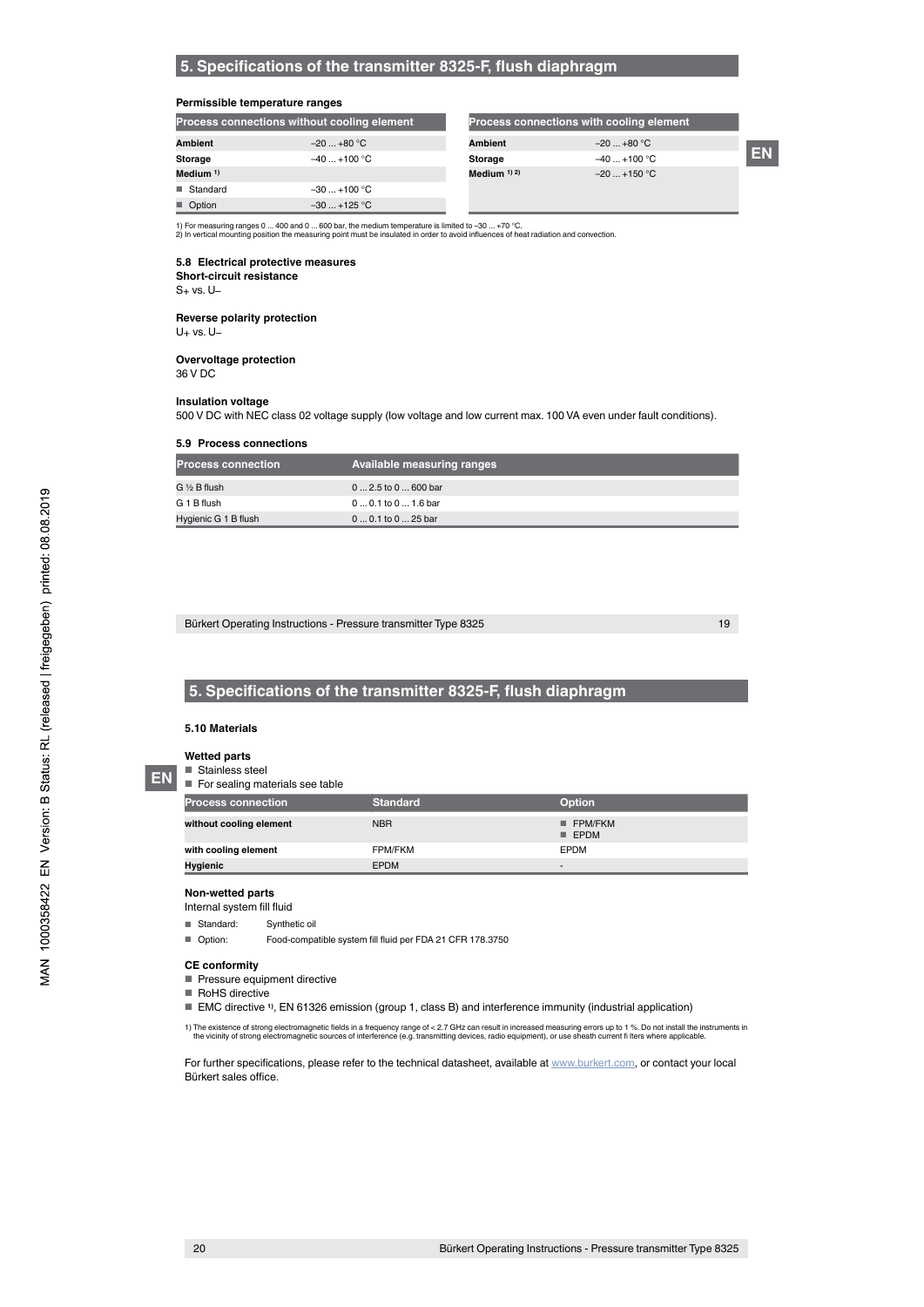# 6. Specifications of the transmitter 8325-L, < 0,4 bar

| <b>Specifications</b>                |                                                                                                                                                                                                                                                                                                                                                                      |                                      |    |  |
|--------------------------------------|----------------------------------------------------------------------------------------------------------------------------------------------------------------------------------------------------------------------------------------------------------------------------------------------------------------------------------------------------------------------|--------------------------------------|----|--|
| Measuring range                      | See product label                                                                                                                                                                                                                                                                                                                                                    |                                      | EN |  |
| Vacuum tightness                     | <b>Yes</b>                                                                                                                                                                                                                                                                                                                                                           |                                      |    |  |
| <b>Output signal</b>                 |                                                                                                                                                                                                                                                                                                                                                                      |                                      |    |  |
| Output signal                        | see product label                                                                                                                                                                                                                                                                                                                                                    |                                      |    |  |
| Load                                 | 4  20 mA (2-wire)                                                                                                                                                                                                                                                                                                                                                    | $\le$ (power supply - 10 V) / 0.02 A |    |  |
|                                      | 20  4 mA (2-wire)                                                                                                                                                                                                                                                                                                                                                    |                                      |    |  |
|                                      | 0  20 mA (3-wire)                                                                                                                                                                                                                                                                                                                                                    | $\leq$ (power supply - 3 V) / 0.02 A |    |  |
|                                      | 0  10 V DC (3-wire)                                                                                                                                                                                                                                                                                                                                                  | > max. output signal / 1 mA          |    |  |
|                                      | 0  5 V DC (3-wire)                                                                                                                                                                                                                                                                                                                                                   |                                      |    |  |
|                                      | 1  5 V DC (3-wire)                                                                                                                                                                                                                                                                                                                                                   |                                      |    |  |
|                                      | 0.5  4.5 V DC ratiometric (3-wire)                                                                                                                                                                                                                                                                                                                                   |                                      |    |  |
| <b>Voltage supply</b>                |                                                                                                                                                                                                                                                                                                                                                                      |                                      |    |  |
| Power supply                         | see product label                                                                                                                                                                                                                                                                                                                                                    |                                      |    |  |
|                                      | The power supply for the transmitter must be made via an energy-limited electrical circuit<br>in accordance with section 9.3 of UL/EN/IEC 61010-1, or an LPS per UL/EN/IEC 60950-1,<br>or class 2 in accordance with UL1310/UL1585 (NEC or CEC). The voltage supply must be<br>suitable for operation above 2,000 m should the transmitter be used at this altitude. |                                      |    |  |
| <b>Accuracy specifications</b>       |                                                                                                                                                                                                                                                                                                                                                                      |                                      |    |  |
| Non-linearity (per IEC 61298-2)      | $\leq \pm 0.2$ % of span BFSL                                                                                                                                                                                                                                                                                                                                        |                                      |    |  |
| Non-repeatability                    | $\leq \pm 0.1$ % of span                                                                                                                                                                                                                                                                                                                                             |                                      |    |  |
| Accuracy at reference conditions     | see product label                                                                                                                                                                                                                                                                                                                                                    |                                      |    |  |
| Adjustability of zero point and span | ±5%                                                                                                                                                                                                                                                                                                                                                                  |                                      |    |  |
|                                      |                                                                                                                                                                                                                                                                                                                                                                      |                                      |    |  |

Bürkert Operating Instructions - Pressure transmitter Type 8325

21

# **6. Specifications of the transmitter 8325-L, < 0,4 bar**

|  | <b>Specifications</b>                       |                                                                                                                                     |                                                                |  |  |  |
|--|---------------------------------------------|-------------------------------------------------------------------------------------------------------------------------------------|----------------------------------------------------------------|--|--|--|
|  | Temperature error at 0  80 °C               | Mean temperature coefficient of zero point                                                                                          | Measuring ranges $\leq 0.25$ bar:<br>$\leq$ 0.4 % of span/10 K |  |  |  |
|  |                                             |                                                                                                                                     | Measuring ranges > 0.25 bar<br>$\leq$ 0.2 % of span/10 K       |  |  |  |
|  |                                             | Mean temperature coefficient of span:                                                                                               | $\leq$ 0.2 % of span/10 K                                      |  |  |  |
|  | Long-term stability at reference conditions | $\leq \pm 0.2$ % of span/year                                                                                                       |                                                                |  |  |  |
|  | <b>Reference conditions</b>                 |                                                                                                                                     |                                                                |  |  |  |
|  | Ambient temperature                         | 1525 °C                                                                                                                             |                                                                |  |  |  |
|  | Atmospheric pressure                        | 860  1,060 mbar                                                                                                                     |                                                                |  |  |  |
|  | Humidity                                    | 45  75 % r. h.                                                                                                                      |                                                                |  |  |  |
|  | Power supply                                | 24 V DC                                                                                                                             |                                                                |  |  |  |
|  | Mounting position                           | Calibrated in vertical mounting position with process connection facing downwards.                                                  |                                                                |  |  |  |
|  | Time response                               |                                                                                                                                     |                                                                |  |  |  |
|  | Settling time                               | $\leq 1$ ms<br>$\leq$ 2 ms for output signal 0.54.5 V DC ratiometric and measuring ranges < 400 mbar, 10 psi                        |                                                                |  |  |  |
|  | <b>Operating conditions</b>                 |                                                                                                                                     |                                                                |  |  |  |
|  | Ingress protection                          | The stated ingress protection only applies when plugged in using mating connectors that<br>have the appropriate ingress protection. |                                                                |  |  |  |
|  |                                             | Angular connector DIN 175301-803 A                                                                                                  | IP65                                                           |  |  |  |
|  |                                             | Angular connector DIN 175301-803 with 1/2 NPT                                                                                       | IP <sub>65</sub>                                               |  |  |  |
|  |                                             | Circular connector M12 x 1 (4-pin)                                                                                                  | <b>IP67</b>                                                    |  |  |  |
|  |                                             | 1/2 NPT conduit male, with cable outlet                                                                                             | <b>IP67</b>                                                    |  |  |  |
|  |                                             | Cable outlet (standard)                                                                                                             | <b>IP67</b>                                                    |  |  |  |
|  |                                             | Cable outlet (not adjustable)                                                                                                       | <b>IP68</b>                                                    |  |  |  |
|  |                                             | Cable outlet (adjustable)                                                                                                           | <b>IP68</b>                                                    |  |  |  |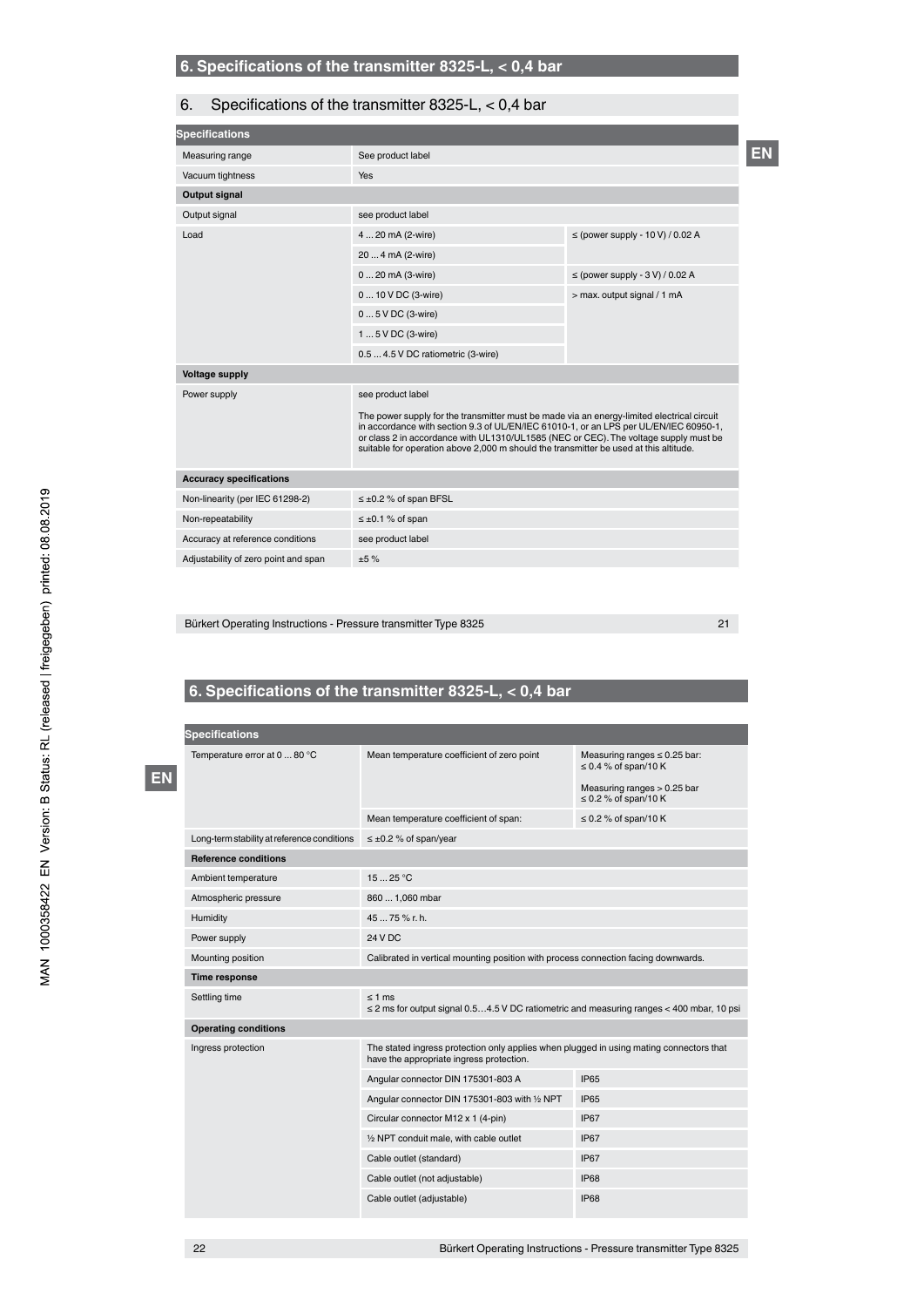# **6. Specifications of the transmitter 8325-L, < 0,4 bar**

| <b>Specifications</b>                 |                                             |                                                                                                                                        |
|---------------------------------------|---------------------------------------------|----------------------------------------------------------------------------------------------------------------------------------------|
| Shock resistance                      | 1,000 g (IEC 60068-2-27, mechanical)        |                                                                                                                                        |
| Vibration resistance                  | 20 g (per IEC 60068-2-6)                    |                                                                                                                                        |
| Permissible temperature ranges        | Medium: -30  +100 °C (option: -40  +125 °C) |                                                                                                                                        |
|                                       | Ambient: -20  +80 °C                        |                                                                                                                                        |
|                                       | Storage: -40  +100 °C                       |                                                                                                                                        |
| Pollution degree                      | max.3                                       |                                                                                                                                        |
| Humidity                              | $\leq$ 80 % r. h. (non-condensing)          |                                                                                                                                        |
| <b>Electrical protective measures</b> |                                             |                                                                                                                                        |
| Short-circuit resistance              | $S + vs. U -$                               |                                                                                                                                        |
| Reverse polarity protection           | $U+vs. U-$                                  |                                                                                                                                        |
| Insulation voltage                    | 500 V DC                                    |                                                                                                                                        |
| <b>Materials</b>                      |                                             |                                                                                                                                        |
| Wetted parts                          | Stainless steel                             |                                                                                                                                        |
| Non-wetted parts                      | Case                                        | Stainless steel                                                                                                                        |
|                                       | Internal pressure transmission medium       | Synthetic oil                                                                                                                          |
|                                       |                                             | Instruments with a measuring range<br>of > 25 bar relative do not contain any<br>pressure transmission medium (dry<br>measuring cell). |
|                                       | Clamping nut                                | PA                                                                                                                                     |
|                                       | Angular connector                           | PA                                                                                                                                     |
|                                       | O-rings at the clamping nut                 | <b>NBR</b>                                                                                                                             |
|                                       |                                             |                                                                                                                                        |

Bürkert Operating Instructions - Pressure transmitter Type 8325

23

**EN**

# **7. Design and function**

**Specifications**

RoHS directive

**EN**

EMC directive, EN 61326 emission (group 1, class B) and interference immunity (industrial application)

The existence of strong electromagnetic fields in a frequency range of < 2.7 GHz can result in increased measuring errors up to 1 %. Do not install the instruments in the vicinity of strong electromagnetic sources of interference (e.g. transmitting devices, radio equip-ment), or use sheath current filters where applicable.

For further specifications, please refer to the technical datasheet, available at www.burkert.com, or contact your local Bürkert sales office.

# 7. Design and function

#### **7.1 Description**

The prevailing pressure is measured at the sensor element through the deformation of a diaphragm. By supplying power, this deformation of the diaphragm is converted into an electrical signal. The output signal from the transmitter is amplified and standardised. The output signal is proportional to the measured pressure.

#### **7.2 Scope of delivery**

- Pressure transmitter
- Test report
- Certificates (option)
- Mating connector (option)

Cross-check scope of delivery with delivery note.

#### 8. Transport, packaging and storage

#### **8.1 Transport**

Check the transmitter for any damage that may have been caused during transportation. Obvious damage must be reported immediately.

#### **8.2 Packaging**

Do not remove packaging until just before mounting. Keep the packaging as it will provide optimum protection during transport (e.g. change in installation site, sending for repair).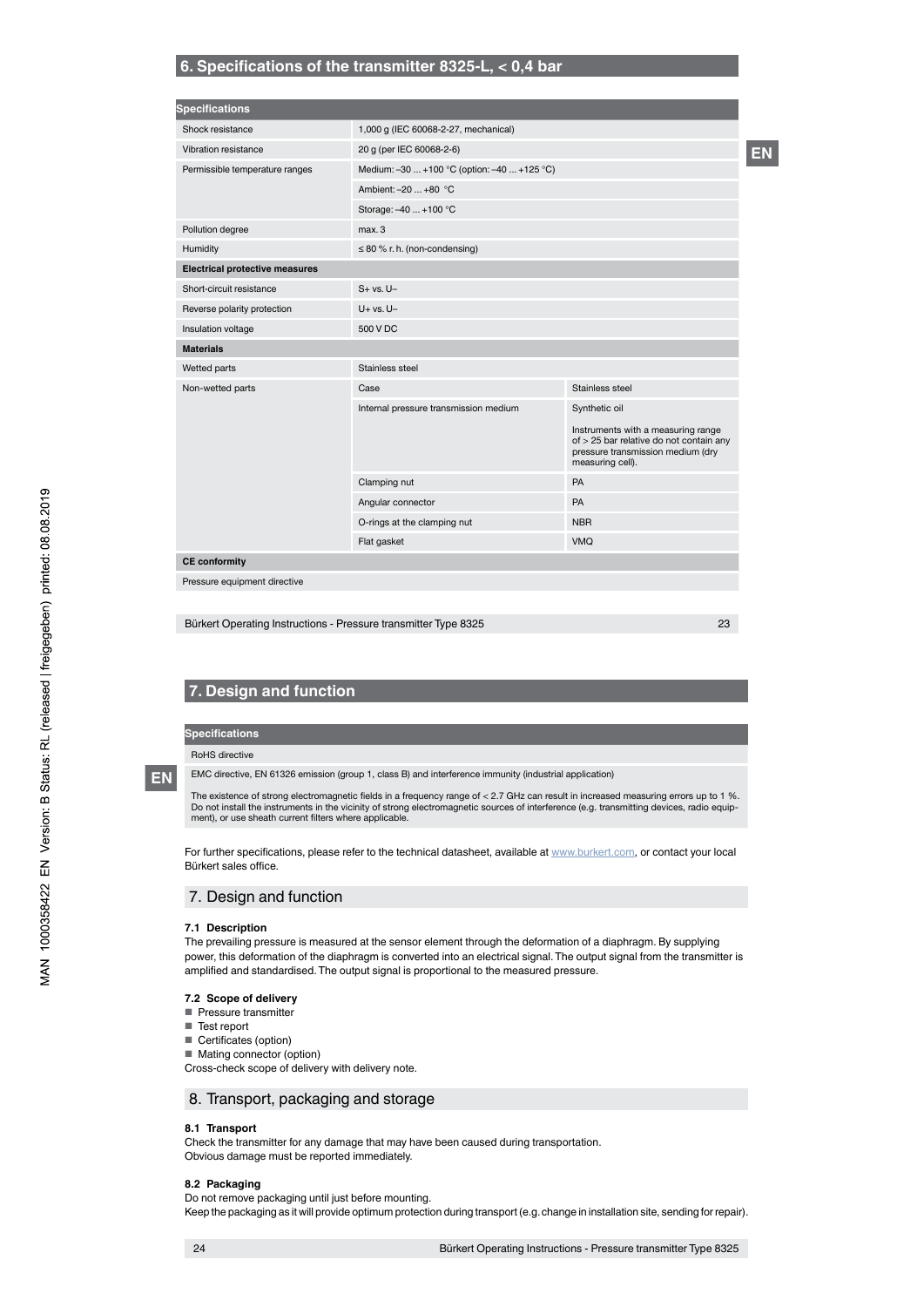# **8. Transport, packaging and storage**

#### **8.3 Storage**

#### **Permissible conditions at the place of storage:**

|                                              | Storage temperature | <b>Humidity</b>                              |    |
|----------------------------------------------|---------------------|----------------------------------------------|----|
| Pressure transmitter 8325-S, $\geq$ 0,4 bar  | $-40+70$ °C         | 67 % relative humidity (no condensation)     | EN |
| Pressure transmitter 8325-F, flush diaphragm | $-40+100 °C$        | 45  75 % relative humidity                   |    |
| Pressure transmitter 8325-L, < 0,4 bar       | $-40+100$ °C        | 45  75 % relative humidity (no condensation) |    |

#### **Avoid exposure to the following factors:**

■ Direct sunlight or proximity to hot objects

■ Mechanical vibration, mechanical shock (putting it down hard)

■ Soot, vapour, dust and corrosive gases

■ Humid or wet environment

■ Potentially explosive environments, flammable atmospheres

Store the transmitter in its original packaging in a location that fulfils the conditions listed above.

If the original packaging is not available, pack and store the instrument as described below:

1. Place the protection cap on the process connection

2. Place the instrument, along with shock-absorbent material, in the packaging.



**WARNING!**

Before storing the instrument (following operation), remove any residual media. This is of particular importance if the medium is hazardous to health, e.g. caustic, toxic, carcinogenic, radioactive, etc.

Bürkert Operating Instructions - Pressure transmitter Type 8325

25

# **9. Commissioning, operation**

# 9. Commissioning, operation



**CAUTION!**

Prior to commissioning, the transmitter must be subjected to a visual inspection.

- Leaking fluid is indicative of damage.
- For the transmitter 8325-F, flush diaphragm, check the diaphragm of the process connection for any damage.
- Only use the transmitter if it is in perfect condition with respect to safety.

# **9.1 Mechanical mounting**

Only use original accessories. For accessories, please contact your local Bürkert sales office.



Risk of burns!

The cooling element can be hot as a result of previous use. Allow the cooling element to cool beforehand.

The sealing faces at the instrument have to be undamaged and clean.

| <b>Parallel threads</b>                                                                                                                                                             | <b>Tapered threads</b>                                                                                                                                            |
|-------------------------------------------------------------------------------------------------------------------------------------------------------------------------------------|-------------------------------------------------------------------------------------------------------------------------------------------------------------------|
|                                                                                                                                                                                     |                                                                                                                                                                   |
| per EN 837<br>per DIN 3852-E                                                                                                                                                        | NPT. R and PT                                                                                                                                                     |
| Correct sealing of the process connections with parallel<br>threads at the sealing face $\mathbb O$ must be made using<br>suitable flat gaskets, sealing rings or profile sealings. | For sealing process connections with tapered threads,<br>the sealing must be made in the threads using additional<br>sealing material, e.g. PTFE tape (EN 837-2). |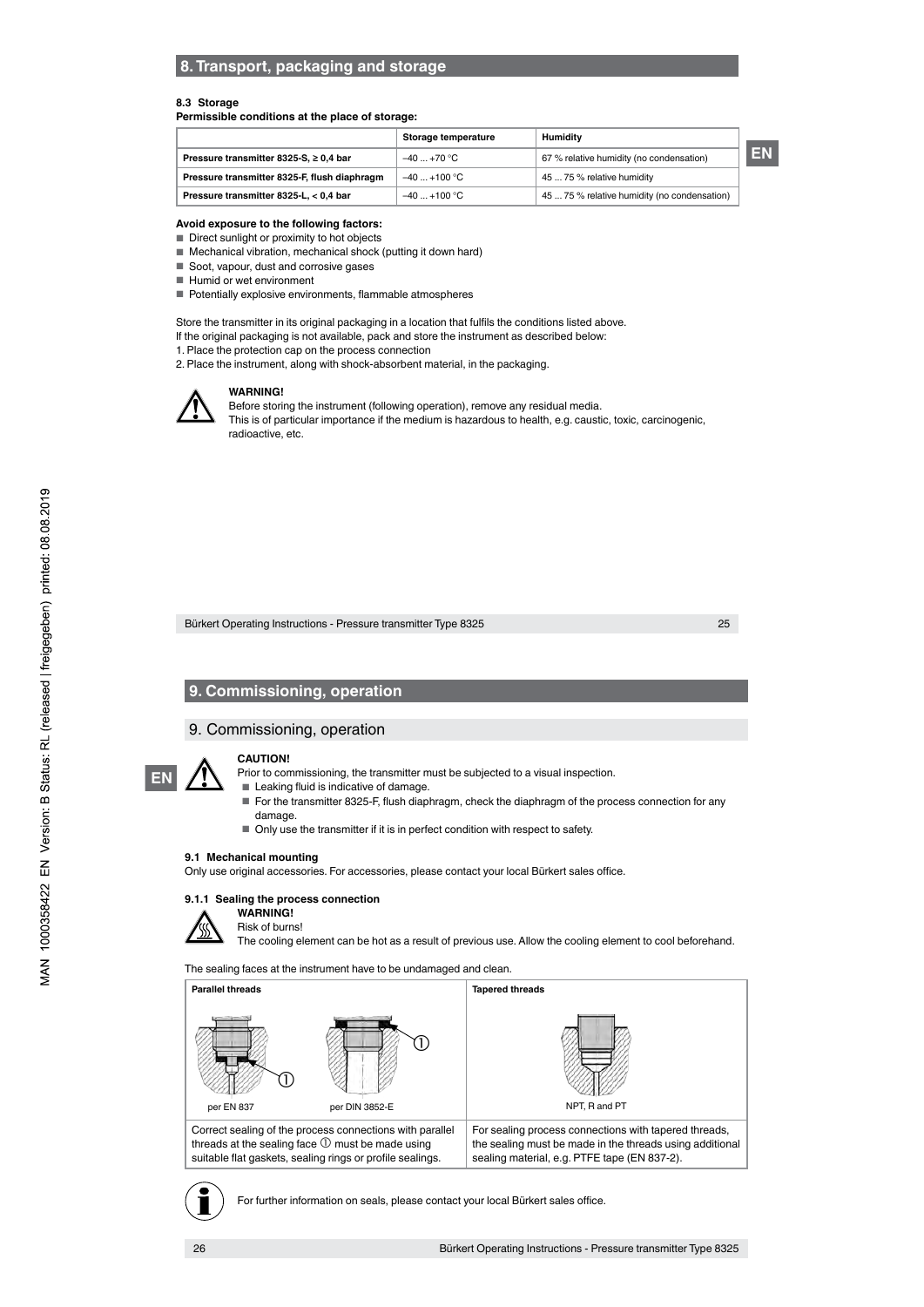# **9. Commissioning, operation**

#### **9.1.2 Installing the instrument**

#### **WARNING!** Risk of burns!

- The cooling element can be hot as a result of previous use. Allow the cooling element to cool beforehand.
- Remove the protection cap not until shortly before installation.
- Ensure that the diaphragm of the process connection is not
- damaged during installation. ■ When screwing the instrument in, the force required to do this must not be applied through the case or the cap ring, but only through the spanner flats provided for this purpose and using a suitable tool.
- When there is a cooling element, the lower hexagon should be used for tightening (see figure "Mounting a cooling element")
- The correct torque depends on the dimensions of the process connection and the gasket used (form/material).
- When screwing in, do not cross the threads.
- For heat dissipation, the cooling element must not be insulated.
- If the instrument is mounted upside down, it must be ensured that no water can collect on the electrical connection and on the cap ring. Water can block the pressure compensation diaphragm.



For information on tapped holes and welding sockets, please contact your local Bürkert sales office.



**Mounting a cooling element**

Bürkert Operating Instructions - Pressure transmitter Type 8325

27

**EN**

# **9. Commissioning, operation**

#### **9.1.3 Fitting a DIN 175301-803 angular connector**

1. Loosen the screw (1).<br>2. Loosen the cable glar

**EN**

- 2. Loosen the cable gland  $(2)$ .<br>3. Pull the angled socket  $(5) +$ 
	- Pull the angled socket  $(5) + (6)$  away from the instrument.

# **CAUTION**

- **Improper mounting**
- The seal of the angle housing will be damaged. Do not try to push the terminal block (6) out using the screw hole (1) or the cable gland (2).
- 4. Via the mounting hole (8), lever the terminal block (6) out of the case (5).
- 5. Slide the cable with the appropriate cable outer diameter (see
- chpt. 9.2.2 Connection diagrams) through the cable gland (2), ring (3),
- sealing (4) and the case (5). 6. Connect the cable ends to the connection terminals on the terminal

block (6) in accordance with the pin assignment (see chpt. 9.2.2 Connection diagrams for the pin assignment).

- 7. Press the terminal block (6) into the case (5).
- 8. Tighten the cable gland (2) around the cable. Make sure that the cable gland and seal are not damaged and that they are assembled correctly in order to ensure ingress protection.
- 9. Place the flat, square gasket (7) over the transmitter's connection pins. 10. Slide the assembled angled socket  $(5) + (6)$  onto the transmitter's connection pins.

11. Using the screw (1), screw the angled socket to the transmitter, handtight.

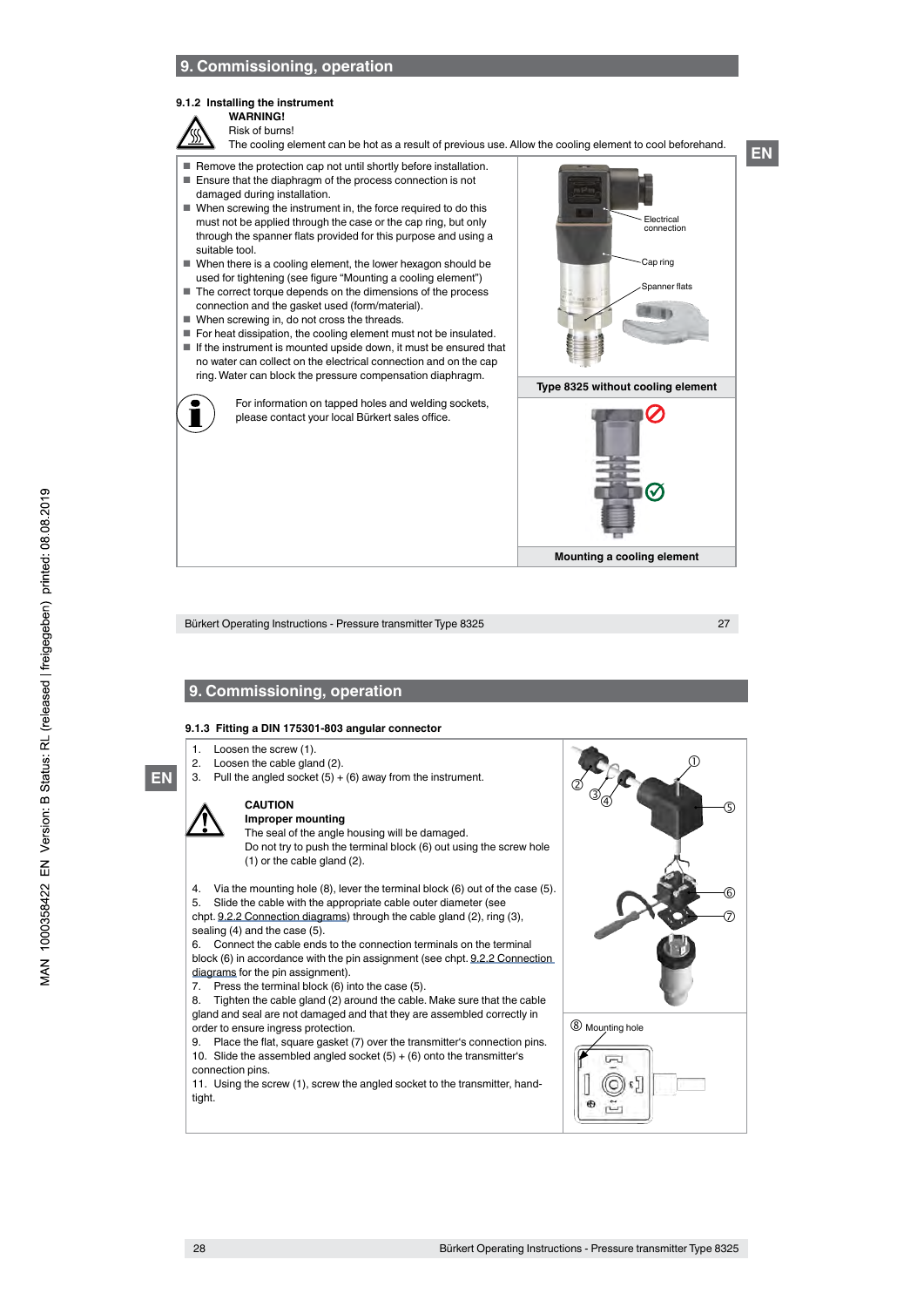# **9. Commissioning, operation**

#### **9.2 Electrical mounting**

Only use original accessories. For original accessories, please contact your local Bürkert sales office.



The instrument shield does not act as a protective conductor for protection of personnel, rather as a functional ground in order to shield the instrument from electromagnetic fields.

#### **9.2.1 Connection assembly**

**WARNING!**

- For instruments with ratiometric or voltage output, a shielded cable must be used. The cable shield must be grounded, if the cable is longer than 30 m or leaves the building.
- Use a cable with suitable characteristics for the particular operating conditions.
- For cable variants, strain relief must be employed.
- Cable with ventilation tubes must be vented to atmosphere.
- The instrument must be earthed via the process connection!
- Select a cable diameter that matches the cable gland of the plug. Make sure that the cable gland of the mounted plug has a tight fit and that the seals are present and undamaged. Tighten the threaded connection and check that the seal is correctly seated, in order to ensure a tight seal.
- For cable outlets, make sure that no moisture enters at the cable end.
- Pin assignment: see test report and chapter 9.2.2 Connection diagrams.

Bürkert Operating Instructions - Pressure transmitter Type 8325

# **9. Commissioning, operation**

**9.2.2 Connection diagrams**

|    | Angular connector DIN 175301-803 A |                    | 2-wire | 3-wire         | <b>Heavy-duty connector</b>        |        | 2-wire | 3-wire |
|----|------------------------------------|--------------------|--------|----------------|------------------------------------|--------|--------|--------|
| EN |                                    | U+                 |        |                |                                    | U+     |        |        |
|    |                                    | U.                 | 2      | $\overline{2}$ |                                    | U.     | っ      |        |
|    | [3 (©)                             |                    |        | 3              |                                    | S+     |        |        |
|    |                                    | Shield<br>(option) | 4      |                |                                    | Shield | Case   | Case   |
|    | Angular connector DIN 175301-803 C |                    |        |                | Circular connector M12 y 1 (4-nin) |        |        |        |

 $2-$ wir

| quiar connector DIN 175301-803 C |                    | <b>Circular connector M1</b> |        |  |                   |
|----------------------------------|--------------------|------------------------------|--------|--|-------------------|
|                                  |                    | 2-wire                       | 3-wire |  |                   |
|                                  | U+                 |                              |        |  | U+                |
|                                  | U.                 | 2                            | 2      |  | U.                |
| $3$ $\circledcirc$               | S+                 |                              |        |  | $S_{4}$           |
|                                  | Shield<br>(option) |                              |        |  | Shield<br>(optior |

|                | 2-wire | 3-wire |
|----------------|--------|--------|
| U+             |        |        |
| U.             | 2      | 2      |
| s <sub>+</sub> |        | 3      |
| Shield         | Case   | Case   |
|                |        |        |

| 91 PHY 17990 I 999 U |        |        | $O$ and $O$ and $O$ and $O$ and $O$ and $O$ and $O$ and $O$ |                          |        |  |
|----------------------|--------|--------|-------------------------------------------------------------|--------------------------|--------|--|
|                      | 2-wire | 3-wire |                                                             | 2-wire                   | 3-wire |  |
| U+                   |        |        | U+                                                          |                          |        |  |
| U.                   |        |        | U.<br>۹.                                                    |                          |        |  |
| $s_{+}$              |        | 3      | $s_{+}$                                                     | $\overline{\phantom{0}}$ |        |  |
| Shield<br>(option)   |        |        | Shield<br>(option)                                          | Case                     | Case   |  |

| $\oslash$ | U+      |                          |   |  |
|-----------|---------|--------------------------|---|--|
|           | U.      | ο                        | 2 |  |
|           | $s_{+}$ | $\overline{\phantom{a}}$ | З |  |
|           | Shield  | 5                        | 5 |  |

Wire cross-section max. 1.5 mm<sup>2</sup> Cable diameter 6 ... 8 mm

29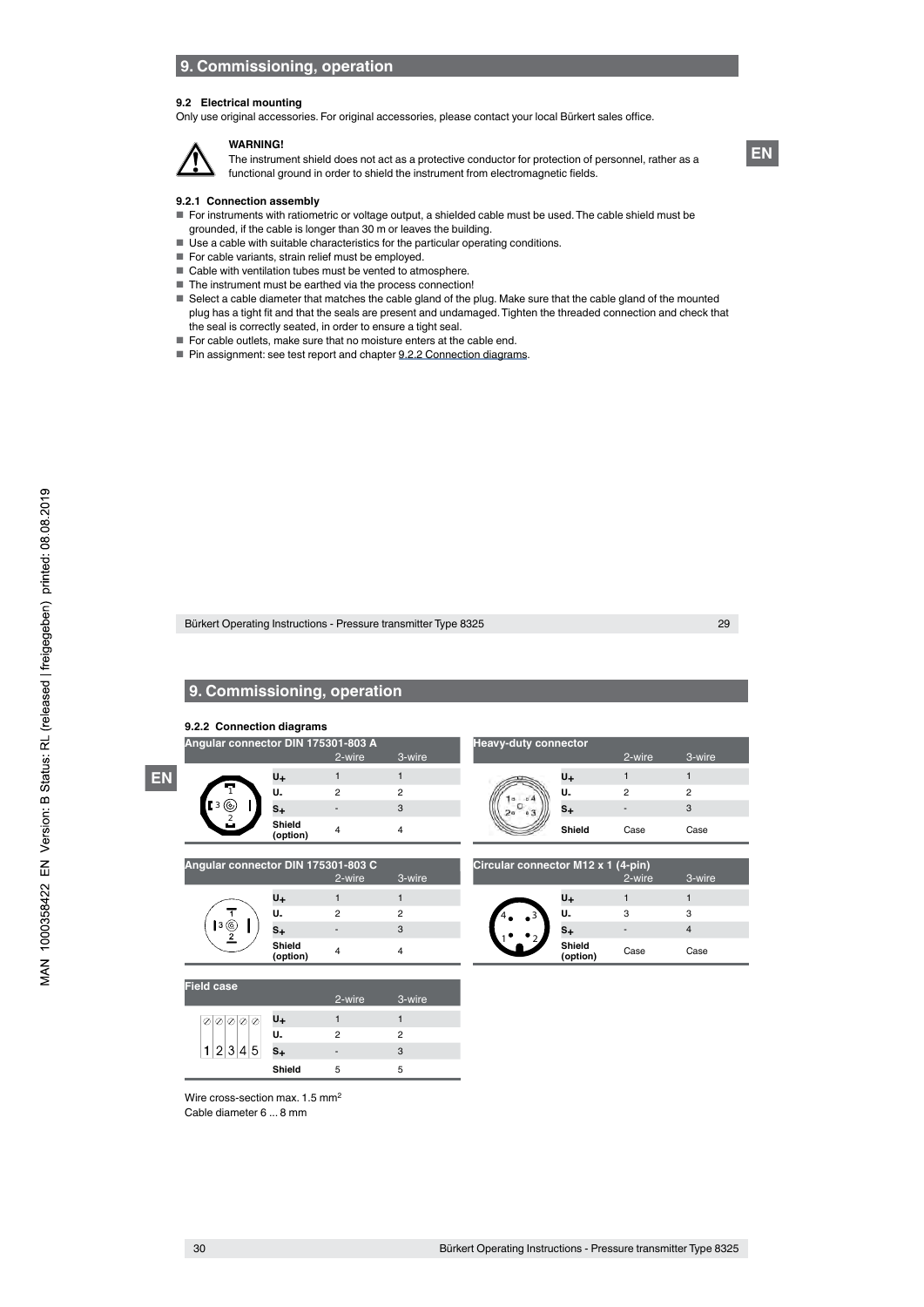# **9. Commissioning, operation**

| Cable outlet for transmitter 8325-S, $\geq$ 0,4 bar                                 |                      |            | Cable outlet for transmitter 8325-L, < 0,4 bar and<br>for transmitter 8325-F, flush diaphragm |  |                      |            |           |
|-------------------------------------------------------------------------------------|----------------------|------------|-----------------------------------------------------------------------------------------------|--|----------------------|------------|-----------|
|                                                                                     |                      | 2-wire     | 3-wire                                                                                        |  |                      | 2-wire     | 3-wire    |
|                                                                                     | U+                   | brown (BN) | brown (BN)                                                                                    |  | U+                   | brown (BN) | brown (BN |
|                                                                                     | U.                   | blue (BU)  | blue (BU)                                                                                     |  | U.                   | green (GN) | green (GN |
|                                                                                     |                      |            | black (BK)                                                                                    |  | $S_{+}$              |            | white (WH |
|                                                                                     | Shield <sup>1)</sup> | grey (GY)  | grey (GY)                                                                                     |  | Shield <sup>1)</sup> | grey (GY)  | grey (GY) |
| 1) With cable outlet IP 67 and cable outlet 1/2 NPT conduit the shield is optional. |                      |            |                                                                                               |  |                      |            |           |
| Matina compostor with movilated colded                                              |                      |            |                                                                                               |  |                      |            |           |

|                             | ransmitter 8325-S, $\geq 0.4$ bar |            | Cable outlet for transmitter 8325-L, < 0,4 bar and<br>for transmitter 8325-F, flush diaphragm |                             |            |            |
|-----------------------------|-----------------------------------|------------|-----------------------------------------------------------------------------------------------|-----------------------------|------------|------------|
|                             | 2-wire                            | 3-wire     |                                                                                               |                             | 2-wire     | 3-wire     |
| U+                          | brown (BN)                        | brown (BN) |                                                                                               | U+                          | brown (BN) | brown (BN) |
| U.                          | blue (BU)                         | blue (BU)  |                                                                                               | U.                          | green (GN) | green (GN) |
| $S_{+}$                     |                                   | black (BK) |                                                                                               |                             | -          | white (WH) |
| $\sim$ $\sim$ $\sim$ $\sim$ | $\sim$                            | $\sim$     |                                                                                               | $\sim$ $\sim$ $\sim$ $\sim$ | $\sim$     | $\sim$     |

| <b>Mating connector with moulded cable</b> |     |            |            |  |
|--------------------------------------------|-----|------------|------------|--|
|                                            |     | 2-wire     | 3-wire     |  |
|                                            | U+  | brown (BN) | brown (BN) |  |
|                                            | ÈU. | blue (BU)  | blue (BU)  |  |
|                                            | S+  |            | black (BK) |  |

| U+ | Positive power supply terminal |
|----|--------------------------------|
| U- | Negative power supply terminal |
| S+ | Analogue output                |

Other pin assignements on request.

#### **Electrical protective measures**

The electrical protective measures are not valid for ratiometric output signals.

| ■ Short-circuit resistance:  | $S + vs. U -$         |
|------------------------------|-----------------------|
| Reverse polarity protection: | U <sub>+</sub> vs. U- |
| Resistance to overvoltages:  | 40 V DC               |
| Insulation voltage:          | 750 V DC              |
|                              |                       |

31

**EN**

Wire cross-section 3 x 0.5 mm<sup>2</sup> Cable diameter 6.8 mm

**Cable outlet (US code)**

 $\overline{\mathbb{T}}$ 

Cable lengths 1.5 m, 3 m, 5 m, 10 m, 15 m

#### **9.2.3 Setting up a voltage supply**

The voltage supply is made via a power supply unit or a control unit which provides the energy limitation.

The power supply for the transmitter must be made via an energy-limited electrical circuit in accordance with section 9.4 of UL/EN/IEC 61010-1, or an LPS to UL/EN/IEC 60950-1, or class 2 in accordance with UL1310/UL1585 (NEC or CEC). The power supply must be suitable for operation above 2,000 m should the transmitter be used at this altitude.

Bürkert Operating Instructions - Pressure transmitter Type 8325

# **10. Zero point adjustment and span**

# 10. Zero point adjustment and span

**10.1 Zero point adjustement for the transmitter 8325-S, ≥ 0,4 bar**



# $3$ -wire **U+** red (RD) red (RD) **U-** black (BK) black (BK) **S+** - white (WH)

| Shield <sup>1)</sup>            | grey (GY)               | grey (GY) | Reverse polarity protection: |
|---------------------------------|-------------------------|-----------|------------------------------|
|                                 |                         |           | Resistance to overvoltages:  |
| 3 x 0.5 mm <sup>2</sup><br>8 mm |                         |           | Insulation voltage:          |
|                                 | m, 3 m, 5 m, 10 m, 15 m |           |                              |
|                                 |                         |           |                              |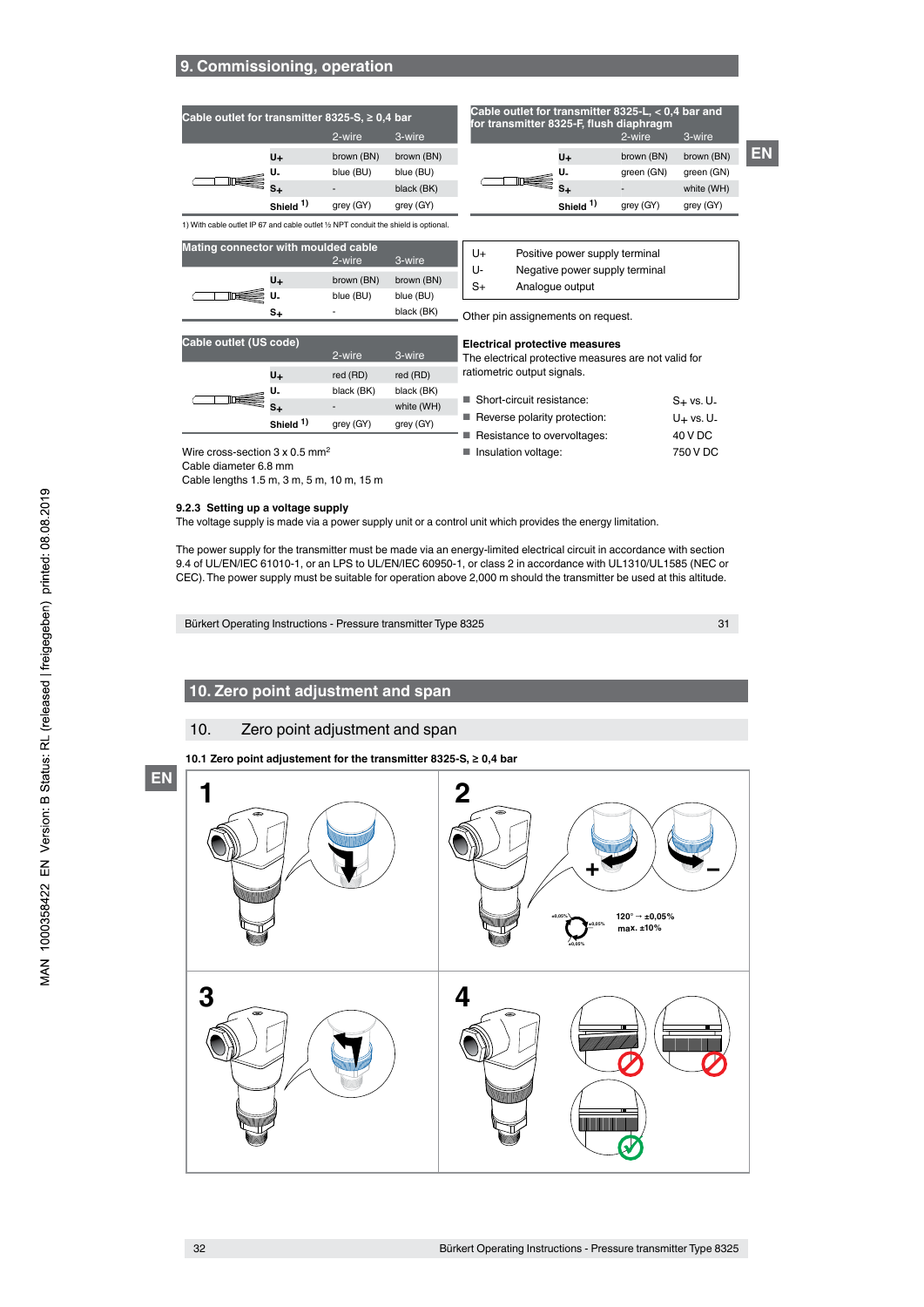# **10. Zero point adjustment and span**

#### **10.2 Zero point adjustment and span of transmitter 8325-F, flush diaphragm and of transmitter 8325-L, < 0,4 bar**

Only adjust the span-setting potentiometer if calibration equipment is available which has at least three times the accuracy of the transmitter.

#### **10.3 Preparation (figure A)**

- To gain access to the potentiometers, open the instrument as follows:
- Disconnect the electrical connection (1) from the instrument.
- Remove the clamping nut (2).
- Carefully pull the instrument connector (3) from the instrument.
- Connect the instrument connector (3) to the power supply and a display unit (e.g. ammeter, voltmeter) according to the connection diagram.

#### **10.4 Adjustment of zero point (figure B)**

- Go to the start of the measuring range.
- Using potentiometer "Z", adjust the minimum output signal (e.g. 4 mA)

#### **10.5 Setting the span (figure B)**

- Go to the end of the measuring range.
- Using potentiometer "S", adjust the maximum output signal (e.g. 20 mA)
- Check the zero point and if there is any deviation, re-adjust it. ■ Repeat the procedure until the zero point and the span are set
- correctly.

#### **10.6 Finish the adjustment (figure A) (only transmitter 8325-F, flush diaphragm and transmitter 8325-L, < 0,4 bar)**

- Disconnect the instrument connector (3) from the power supply and the display unit.
- Carefully push the instrument connector (3) onto the instrument, without damaging the wires or the seals. The seals must be clean and undamaged in order to guarantee the given ingress protection.
- $\blacksquare$  Tighten the clamping nut (2).

After the adjustment, check that the system is functioning correctly. Recommended recalibration cycle: 1 year





Bürkert Operating Instructions - Pressure transmitter Type 8325

33

# **11. Maintenance and cleaning**

# 11. Maintenance and cleaning

#### **11.1 Maintenance**

This transmitter is maintenance-free.

Repairs must only be carried out by the manufacturer.

# **11.2 Cleaning**



**EN**

# **CAUTION!**

- Before cleaning, correctly disconnect the transmitter from the pressure supply, switch it off and disconnect it from the voltage supply.
- Do not use any pointed or hard objects for cleaning, as they may damage the diaphragm of the process connection.
- Clean the instrument with a moist cloth.
- Electrical connections must not come into contact with moisture.
- Wash or clean the dismounted instrument before returning it, in order to protect persons and the environment from exposure to residual media.
- Residual media in dismounted instruments can result in a risk to persons, the environment and equipment. Take sufficient precautionary measures.
- **CAUTION!**

#### **Unsuitable cleaning agents**

- Cleaning with unsuitable cleaning agents may damage the instrument and the product label.
- Do not use any aggressive cleaning agents.
- Do not use any hard or pointed objects.
- Do not use any abrasive cloths or sponges.

#### **Suitable cleaning agents**

#### ■ Water

■ Conventional dishwashing detergent

#### **Cleaning the instrument**

- 1. Depressurise and de-energise the transmitter.
- 2. Wipe the instrument surface using a soft, damp cloth.



For information on returning the instrument see chapter 13.2 Return.

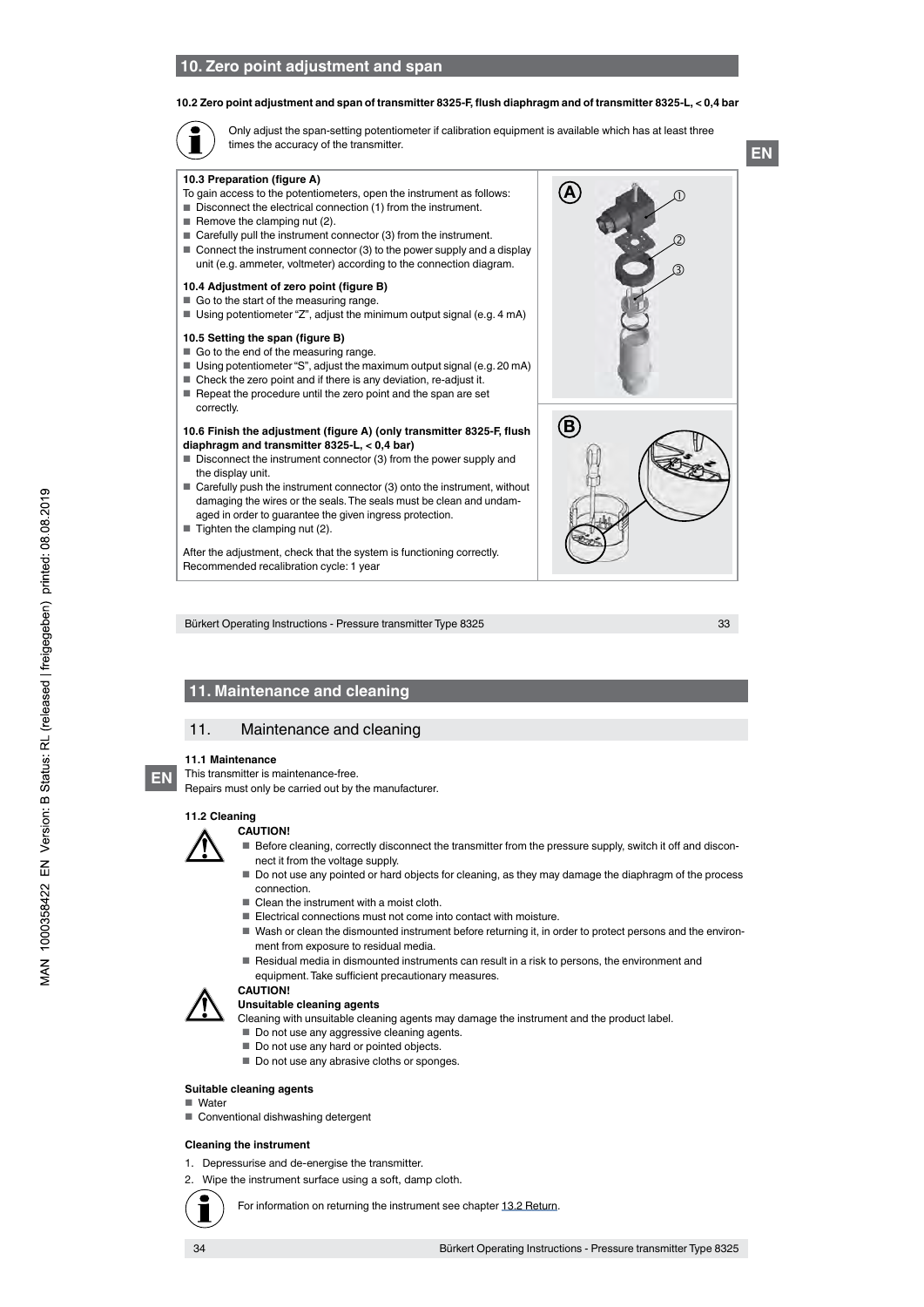# 12. Faults



#### **Physical injuries and damage to property and the environment**

If faults cannot be eliminated by means of the listed measures, the transmitter must be taken out of operation immediately.

- Ensure that pressure or signal is no longer present and protect against accidental commissioning.
- Contact the manufacturer.
- If a return is needed, please follow the instructions given in chapter 13.2 Return.

#### **WARNING!**

**CAUTION!**

**Physical injuries and damage to property and the environment caused by hazardous media**

- Upon contact with hazardous media (e.g. oxygen, acetylene, flammable or toxic substances), harmful media (e.g. corrosive, toxic, carcinogenic, radioactive), and also with refrigeration plants and compressors, there is a danger of physical injuries and damage to property and the environment.
- Wash or clean the dismounted instrument before returning it, in order to protect persons and the environment from exposure to residual media.
- Should a failure occur, aggressive media with extremely high temperature and under high pressure or vacuum may be present at the instrument.
- For these media, in addition to all standard regulations, the appropriate existing codes or regulations must also be followed.
- Wear the requisite protective equipment.

In the event of any faults, first check whether the transmitter is mounted correctly, mechanically and electrically.

Bürkert Operating Instructions - Pressure transmitter Type 8325

# 35

**EN**

# **12. Faults**

|  | <b>Faults</b>                                     | Causes                                                                                                                                                   | <b>Measures</b>                                                                              |
|--|---------------------------------------------------|----------------------------------------------------------------------------------------------------------------------------------------------------------|----------------------------------------------------------------------------------------------|
|  | Plastic has faded                                 | <b>UV</b> radiation                                                                                                                                      | No measures required<br>Discolouration is harmless                                           |
|  | No output signal                                  | Cable break                                                                                                                                              | Check the continuity or check the through drill-<br>ing, and if necessary exchange the cable |
|  |                                                   | No/wrong power supply                                                                                                                                    | Correct the power supply                                                                     |
|  | No/wrong output signal                            | Wiring error                                                                                                                                             | Rectify the wiring                                                                           |
|  | Constant output signal upon change in<br>pressure | Mechanical overload caused by overpres-<br>sure                                                                                                          | Replace instrument;<br>if it fails repeatedly, contact the manufacturer                      |
|  | Signal span too small/drops                       | Mechanical overload caused by overpres-<br>sure                                                                                                          | Replace instrument;<br>if it fails repeatedly, contact the manufacturer                      |
|  |                                                   | Diaphragm damaged, e.g. due to impacts,<br>abrasive/aggressive medium; corrosion at<br>diaphragm or process connection; transmis-<br>sion medium missing | Replace instrument;<br>if it fails repeatedly, contact the manufacturer                      |
|  |                                                   | Sealing/sealing face damaged/soiled,<br>sealing does not have a tight fit, threads<br>iammed                                                             | Clean the sealing/sealing face, replace sealing<br>if applicable                             |
|  | Signal span varies/inaccurate                     | EMC interference sources in the environ-<br>ment (e.g. frequency converter)                                                                              | Shield instrument; cable shield;<br>Remove source of interference                            |
|  |                                                   | Operating temperature too high/low                                                                                                                       | Decrease/increase the temperature and observe<br>the permissible temperatures                |
|  |                                                   | Instrument not grounded                                                                                                                                  | Grounded the instrument                                                                      |
|  |                                                   | Strongly varying pressure of the process<br>medium                                                                                                       | Damping; consult the manufacturer                                                            |
|  | Deviating zero point signal                       | Operating temperature too high/low                                                                                                                       | Decrease/increase the temperature and observe<br>the permissible temperatures                |
|  |                                                   | Other mounting position                                                                                                                                  | Adjust the zero point                                                                        |
|  |                                                   | Overpressure limit exceeded                                                                                                                              | Reduce the pressure                                                                          |
|  |                                                   | Overload safety exceeded                                                                                                                                 | Observe the permissible overload safety                                                      |
|  |                                                   |                                                                                                                                                          |                                                                                              |

36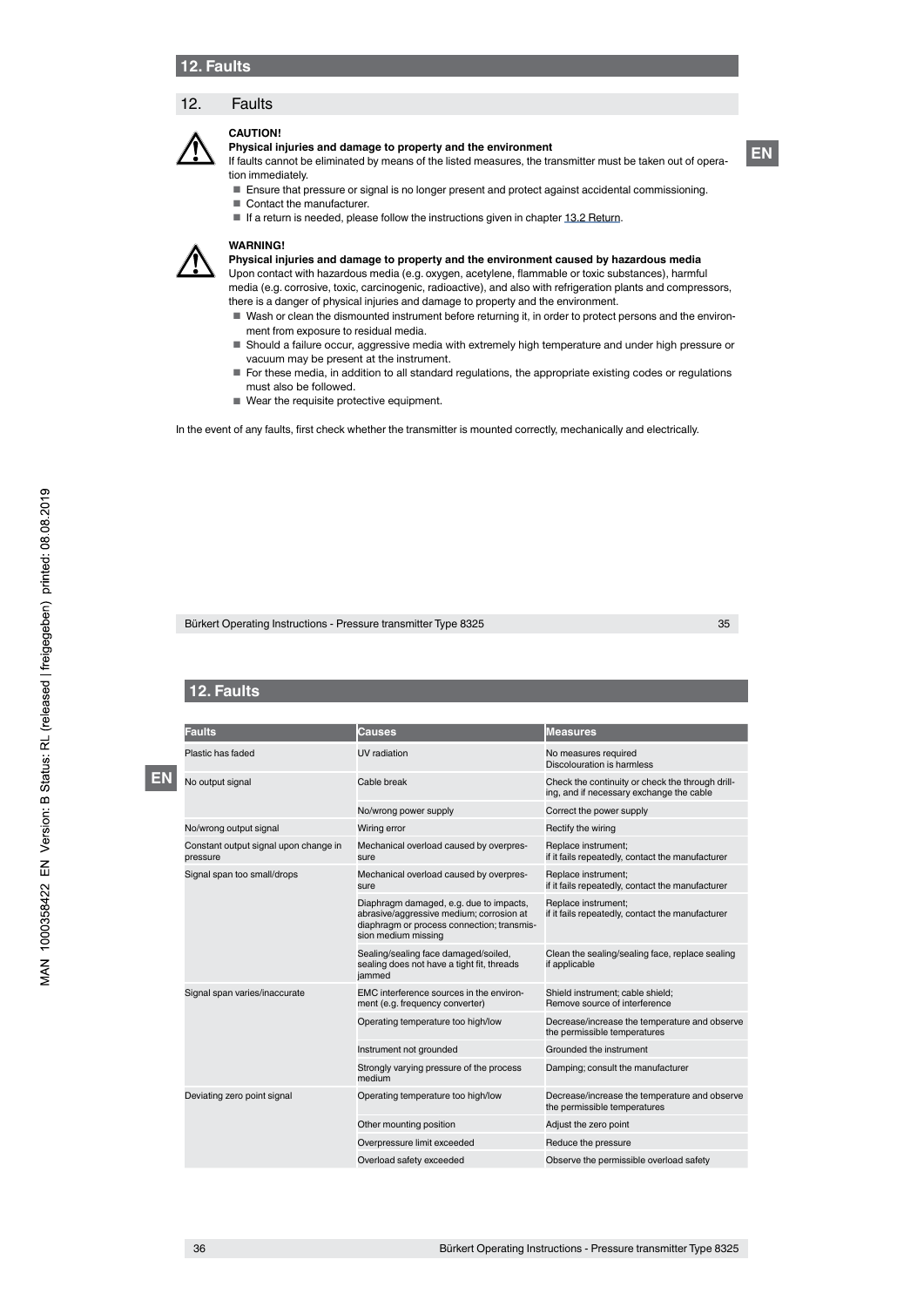# **13. Dismounting, return and disposal**



## **CAUTION!**

 If faults cannot be eliminated by means of the measures listed above, shut down the transmitter immediately, ensure that pressure and/or signal are no longer present, secure the instrument from being put back into operation inadvertently. In this case, contact the manufacturer. If a return is needed, please follow the instructions given in chapter



13. Dismounting, return and disposal



**WARNING!**

13.2 Return.

Residual media in dismounted transmitters can result in a risk to persons, the environment and equipment. Take sufficient precautionary measures.

#### **13.1 Dismounting WARNING!**



**Risk of burns!** Let the instrument cool down sufficiently before dismounting! During dismounting there is a risk of dangerously hot pressure media escaping.

When removing the instrument, the force required to do this must not be applied through the case or the cap ring, but only through the spanner flats provided for this purpose and using a suitable tool (see chapter 9.1.2 Installing the instrument).

When there is a cooling element, the lower hexagon should be used for unscrewing (see chapter 9.1.2 Installing the instrument)

Only disconnect the transmitter once the system has been depressurised!

Bürkert Operating Instructions - Pressure transmitter Type 8325

37

# **13. Dismounting, return and disposal**

**13.2 Return**



**WARNING! Absolutely observe when shipping the transmitter:**

All returned transmitters must be free from any kind of hazardous substances (acids, bases, solutions, etc.).

When returning the instrument, use the original packaging or a suitable transport package.

Label the shipment as transport of a highly-sensitive measuring instrument in order to avoid any damage.



For information on returns, please contact your local Bürkert sales office.

#### **13.3 Disposal**

Incorrect disposal can put the environment at risk.

Dispose of instrument components and packaging materials in an environmentally compatible way and in accordance with the country-specific waste disposal regulations.

# 14. Accessories for the transmitter 8325-F, flush diaphragm

|  | <b>Description</b>                                          | Article no. |
|--|-------------------------------------------------------------|-------------|
|  | Weld-on socket for standard flush diaphragm, version G 1/2" | 443295      |
|  | Weld-on socket for standard flush diaphragm, G 1"           | 444137      |
|  | Weld-on socket for hygienic flush diaphragm, G 1"           | 443296      |

### 15. Declaration of conformity

For the declaration of conformity please contact your local Bürkert sales office.